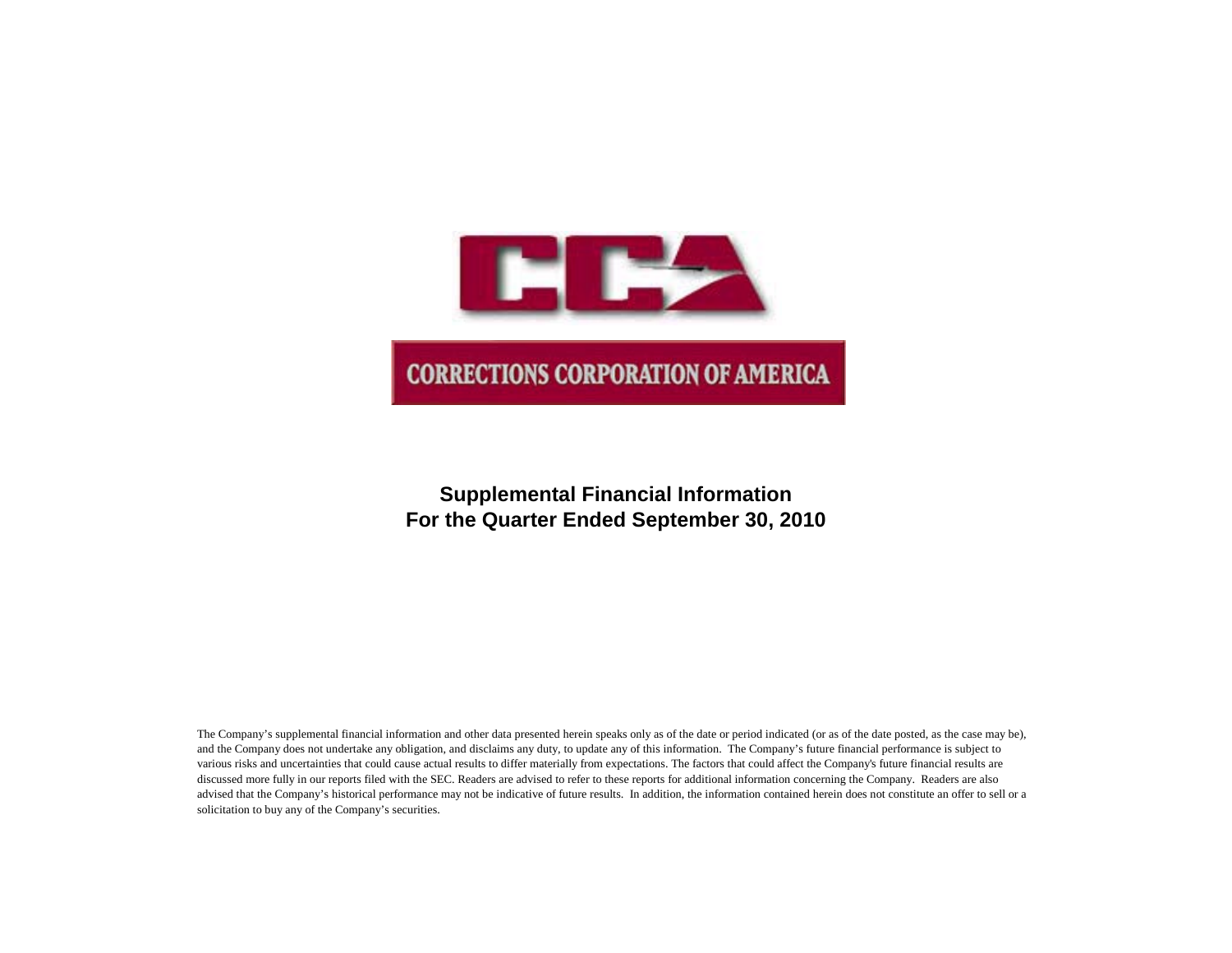# **CORRECTIONS CORPORATION OF AMERICA**

## **Supplemental Financial Information For the Quarter Ended September 30, 2010**

## **TABLE OF CONTENTS**

| Consolidated Balance Sheets <b>Consolidated Balance Sheets</b> 1                                                                                                                                                                     |  |
|--------------------------------------------------------------------------------------------------------------------------------------------------------------------------------------------------------------------------------------|--|
| Consolidated Statements of Operations <b>CONSUMER 2</b>                                                                                                                                                                              |  |
| Reconciliation of Basic to Diluted Earnings Per Share <b>Constanting Strate</b> 5                                                                                                                                                    |  |
| Calculation of Adjusted Diluted Earnings Per Share <b>Calculation</b> 6                                                                                                                                                              |  |
| Selected Financial Information <b>Constanting Constanting Constanting Constanting Constanting Constanting Constanting Constanting Constanting Constanting Constanting Constanting Constanting Constanting Constanting Constantin</b> |  |
| Analysis of Outstanding Debt 10                                                                                                                                                                                                      |  |
| Selected Operating Ratios 211                                                                                                                                                                                                        |  |
| Facility Portfolio 22                                                                                                                                                                                                                |  |
| Diversification of Revenue 18                                                                                                                                                                                                        |  |
| Research Coverage / Credit Ratings 219                                                                                                                                                                                               |  |

Damon T. Hininger, President and Chief Executive Officer Todd J Mullenger, Chief Financial Officer 10 Burton Hills Boulevard Nashville, TN 37215 Tel.: (615) 263-3000 Fax: (615) 263-3010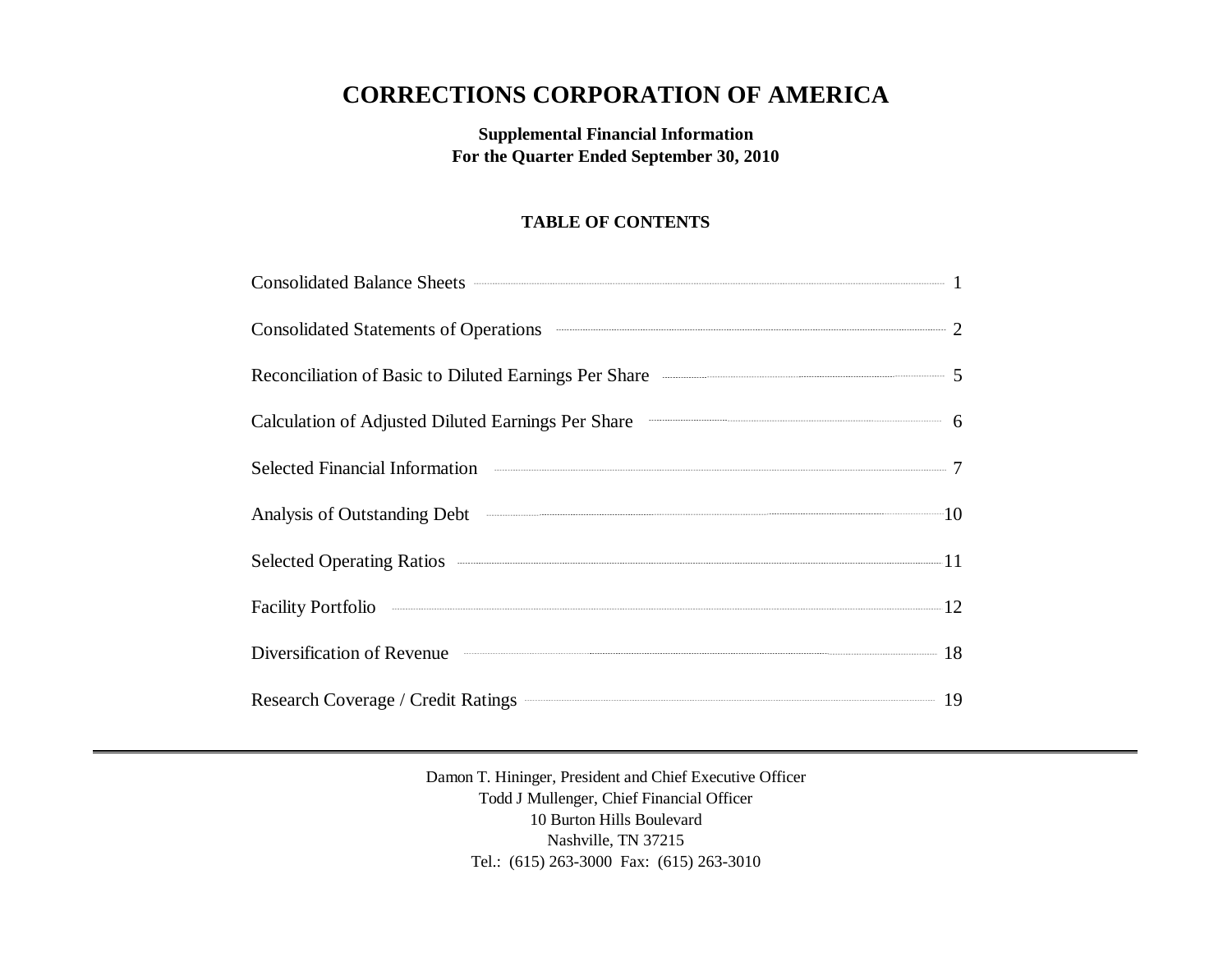#### **CONSOLIDATED BALANCE SHEETS**

| <b>ASSETS</b>                               | March 31,<br>September 30,<br><b>June 30,</b><br>2010<br>2010<br>2010 |           |               |           |               |           | December 31,<br>2009 | September 30,<br>2009 |               |           |
|---------------------------------------------|-----------------------------------------------------------------------|-----------|---------------|-----------|---------------|-----------|----------------------|-----------------------|---------------|-----------|
| Cash and cash equivalents                   | \$                                                                    | 34,439    | $\mathbb{S}$  | 22,740    | $\mathbf{\$}$ | 47,166    | $\mathcal{S}$        | 45,908                | $\mathbb{S}$  | 53,626    |
| Accounts receivable, net of allowance       |                                                                       | 348.013   |               | 265.499   |               | 249,586   |                      | 241,208               |               | 278,476   |
| Deferred tax assets                         |                                                                       | 11,275    |               | 9,472     |               | 10,867    |                      | 11,842                |               | 15,167    |
| Prepaid expenses and other current assets   |                                                                       | 28,330    |               | 26,396    |               | 15,566    |                      | 26,297                |               | 26,667    |
| Total current assets                        |                                                                       | 422,057   |               | 324,107   |               | 323,185   |                      | 325,255               |               | 373,936   |
| Property and equipment, net                 |                                                                       | 2,539,880 |               | 2,548,883 |               | 2,535,559 |                      | 2,520,503             |               | 2,486,080 |
| Restricted cash                             |                                                                       | 6,754     |               | 6,750     |               | 6,749     |                      | 6,747                 |               | 6,745     |
| Investment in direct financing lease        |                                                                       | 11,161    |               | 11,512    |               | 11,854    |                      | 12,185                |               | 12,506    |
| Goodwill                                    |                                                                       | 11,988    |               | 11,988    |               | 13,672    |                      | 13,672                |               | 13,672    |
| Other assets                                | 26,424<br>26,442<br>26,380                                            |           |               |           |               | 27,381    |                      | 27,709                |               |           |
| Total assets                                |                                                                       | 3,018,264 | $\mathbf{\$}$ | 2,929,682 |               | 2,917,399 | \$                   | 2,905,743             | $\mathbf{\$}$ | 2,920,648 |
| <b>LIABILITIES AND STOCKHOLDERS' EQUITY</b> |                                                                       |           |               |           |               |           |                      |                       |               |           |
| Accounts payable and accrued expenses       | \$                                                                    | 201,937   | \$            | 181,262   | \$            | 190,324   | \$                   | 194,102               | \$            | 214,024   |
| Income taxes payable                        |                                                                       | 473       |               | 471       |               | 6,387     |                      | 481                   |               | 482       |
| Total current liabilities                   |                                                                       | 202,410   |               | 181,733   |               | 196,711   |                      | 194,583               |               | 214,506   |
| Long-term debt                              |                                                                       | 1,236,234 |               | 1,186,571 |               | 1,149,416 |                      | 1,149,099             |               | 1,198,792 |
| Deferred tax liabilities                    |                                                                       | 108,497   |               | 95,268    |               | 90,945    |                      | 88,260                |               | 81,949    |
| Other liabilities                           |                                                                       | 31,957    |               | 32,175    |               | 32,438    |                      | 31,255                |               | 32,050    |
| <b>Total liabilities</b>                    |                                                                       | 1,579,098 |               | 1,495,747 |               | 1,469,510 |                      | 1,463,197             |               | 1,527,297 |
| Commitments and contingencies               |                                                                       |           |               |           |               |           |                      |                       |               |           |
| Common stock - \$0.01 par value             |                                                                       | 1,101     |               | 1,121     |               | 1,147     |                      | 1,160                 |               | 1,155     |
| Additional paid-in capital                  |                                                                       | 1,366,688 |               | 1,403,401 |               | 1,453,947 |                      | 1,483,497             |               | 1,476,798 |
| Retained earnings (deficit)                 |                                                                       | 71,377    |               | 29,413    |               | (7,205)   |                      | (42, 111)             |               | (84, 602) |
| Total stockholders' equity                  |                                                                       | 1,439,166 |               | 1,433,935 |               | 1,447,889 |                      | 1,442,546             |               | 1,393,351 |
| Total liabilities and stockholders' equity  | \$                                                                    | 3,018,264 | \$            | 2,929,682 | \$            | 2,917,399 | \$                   | 2,905,743             | \$            | 2,920,648 |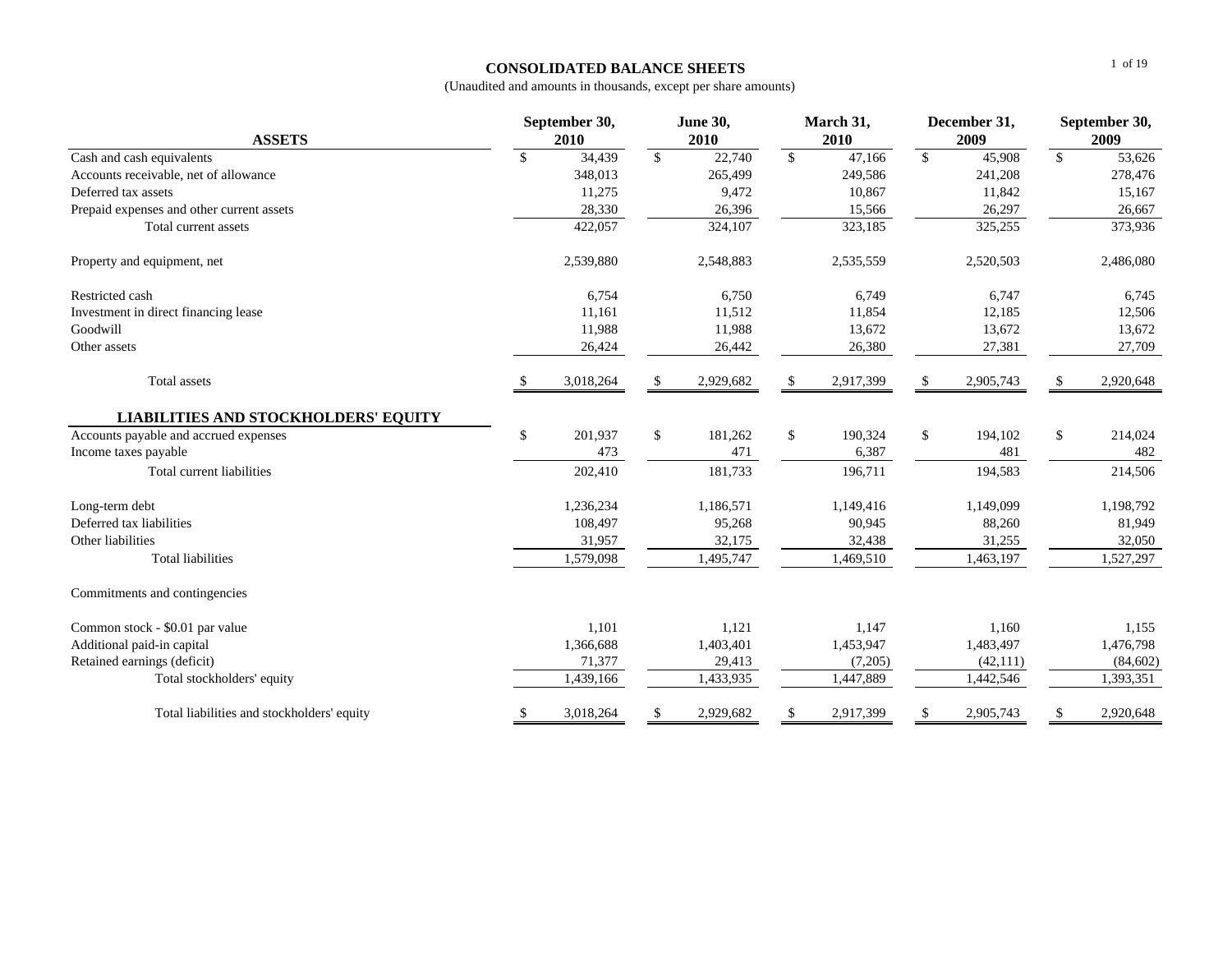#### **CONSOLIDATED STATEMENTS OF OPERATIONS**

|                                                              | For the Three Months Ended |               |    |               |      | <b>For the Nine Months Ended</b> |    |                   |  |  |
|--------------------------------------------------------------|----------------------------|---------------|----|---------------|------|----------------------------------|----|-------------------|--|--|
|                                                              |                            | September 30, |    |               |      |                                  |    |                   |  |  |
|                                                              |                            | 2010          |    | 2009          | 2010 |                                  |    | 2009              |  |  |
| <b>REVENUE:</b>                                              |                            |               |    |               |      |                                  |    |                   |  |  |
| Management:                                                  |                            |               |    |               |      |                                  |    |                   |  |  |
| Federal                                                      | \$                         | 186,291       | \$ | 165,473       | \$   | 535,955                          | \$ | 485,570           |  |  |
| State                                                        |                            | 210,686       |    | 218,263       |      | 617,874                          |    | 633,886           |  |  |
| Local                                                        |                            | 15,010        |    | 15,225        |      | 43,450                           |    | 42,457            |  |  |
| Other                                                        |                            | 13,351        |    | 15,261        |      | 40,181                           |    | 44,602            |  |  |
| Total management revenue                                     |                            | 425,338       |    | 414,222       |      | 1,237,460                        |    | 1,206,515         |  |  |
| Transportation                                               |                            | 1,247         |    | 647           |      | 3,236                            |    | 3,117             |  |  |
| Rental                                                       |                            | 522           |    | 455           |      | 2,007                            |    | 1,484             |  |  |
| Other                                                        |                            | 43            |    | 115           |      | 128                              |    | 291               |  |  |
|                                                              |                            | 427,150       |    | 415,439       |      | 1,242,831                        |    | 1,211,407         |  |  |
| <b>EXPENSES:</b>                                             |                            |               |    |               |      |                                  |    |                   |  |  |
| Operating:                                                   |                            |               |    |               |      |                                  |    |                   |  |  |
| Facility fixed                                               |                            | 219,186       |    | 217,686       |      | 651,832                          |    | 632,016           |  |  |
| Facility variable                                            |                            | 69,313        |    | 70,402        |      | 204,740                          |    | 205,157           |  |  |
| Transportation                                               |                            | 3,571         |    | 3,327         |      | 10,695                           |    | 9,238             |  |  |
| Other                                                        |                            | 90<br>292,160 |    | 60<br>291,475 |      | 793                              |    | 1,990             |  |  |
| Total operating expenses<br>General and administrative       |                            | 23,606        |    | 21,704        |      | 868,060<br>62,087                |    | 848,401<br>65,015 |  |  |
| Depreciation and amortization                                |                            | 26,195        |    | 25,313        |      | 76,715                           |    | 74,497            |  |  |
|                                                              |                            | 341,961       |    | 338,492       |      | 1,006,862                        |    | 987,913           |  |  |
|                                                              |                            |               |    |               |      |                                  |    |                   |  |  |
| <b>OPERATING INCOME</b>                                      |                            | 85,189        |    | 76,947        |      | 235,969                          |    | 223,494           |  |  |
| <b>OTHER EXPENSE:</b>                                        |                            |               |    |               |      |                                  |    |                   |  |  |
| Interest expense, net                                        |                            | 17,925        |    | 18,339        |      | 52,499                           |    | 54,935            |  |  |
| Expenses associated with debt refinancing transactions       |                            |               |    |               |      |                                  |    | 3,838             |  |  |
| Other (income) expenses                                      |                            | (131)         |    | 49            |      | (75)                             |    | (230)             |  |  |
|                                                              |                            | 17,794        |    | 18,388        |      | 52,424                           |    | 58,543            |  |  |
| <b>INCOME FROM CONTINUING OPERATIONS BEFORE INCOME TAXES</b> |                            | 67,395        |    | 58,559        |      | 183,545                          |    | 164,951           |  |  |
| Income tax expense                                           |                            | (25, 284)     |    | (15,084)      |      | (69, 653)                        |    | (55, 539)         |  |  |
| <b>INCOME FROM CONTINUING OPERATIONS</b>                     |                            | 42,111        |    | 43,475        |      | 113,892                          |    | 109,412           |  |  |
| Income (loss) from discontinued operations, net of taxes     |                            | (147)         |    | 1,777         |      | (404)                            |    | 3,051             |  |  |
| <b>NET INCOME</b>                                            | -S                         | 41,964        | S  | 45,252        | -S   | 113,488                          | \$ | 112,463           |  |  |
| <b>BASIC EARNINGS PER SHARE</b>                              |                            | 0.38          | S  | 0.39          | \$   | 1.01                             | \$ | 0.97              |  |  |
| <b>DILUTED EARNINGS PER SHARE</b>                            | -S                         | 0.38          | S  | 0.39          | -S   | 1.00                             | S  | 0.96              |  |  |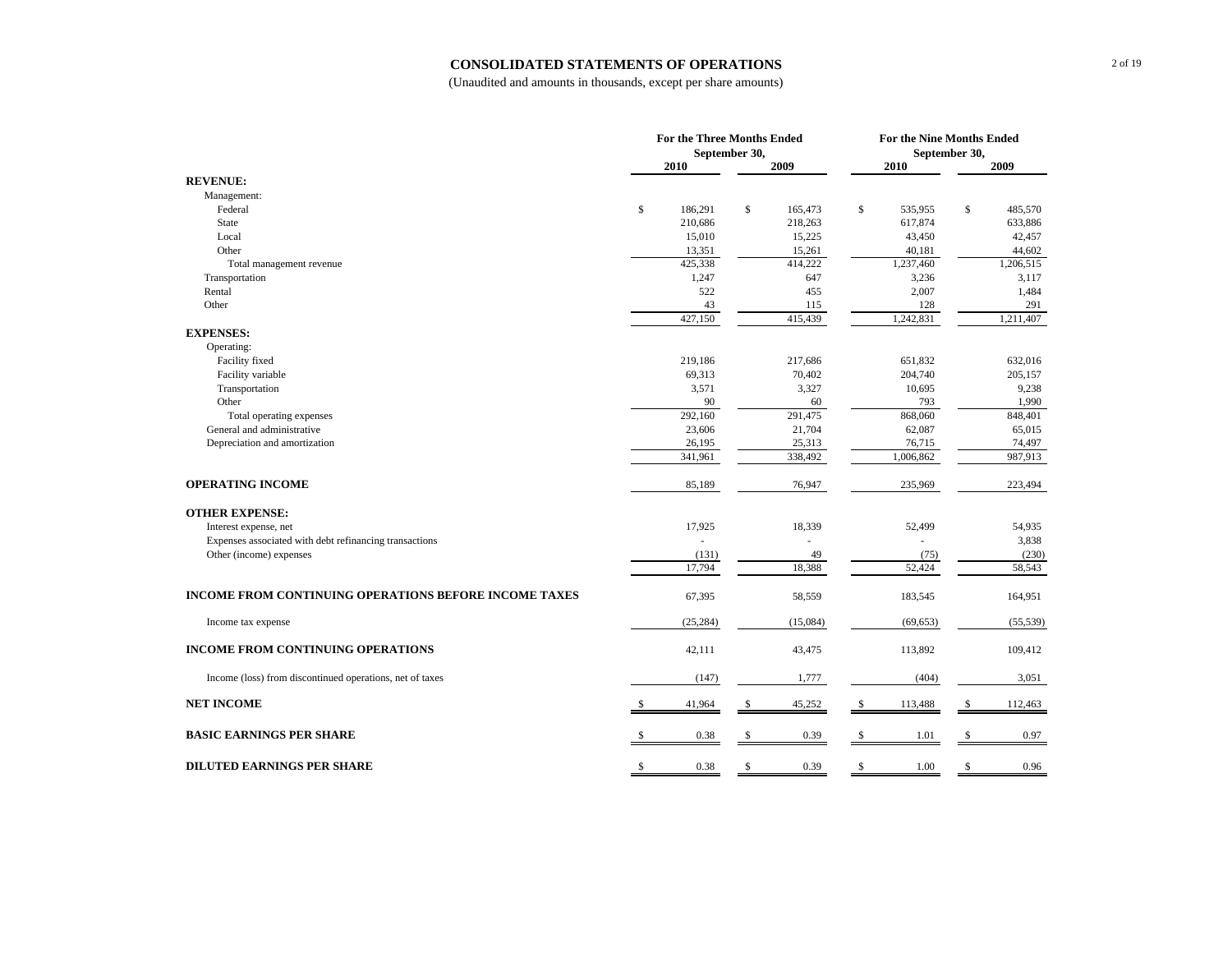#### **CONSOLIDATED STATEMENTS OF OPERATIONS**

|                                                              | As Adjusted for Discontinued Operations |                                   |               |  |  |  |  |  |
|--------------------------------------------------------------|-----------------------------------------|-----------------------------------|---------------|--|--|--|--|--|
|                                                              |                                         | <b>For the Three Months Ended</b> |               |  |  |  |  |  |
|                                                              | March 31,                               | June 30,                          | September 30, |  |  |  |  |  |
|                                                              | 2010                                    | 2010                              | 2010          |  |  |  |  |  |
| <b>REVENUE:</b>                                              |                                         |                                   |               |  |  |  |  |  |
| Management:                                                  |                                         |                                   |               |  |  |  |  |  |
| Federal                                                      | \$<br>172,176                           | \$<br>177,488                     | \$<br>186,291 |  |  |  |  |  |
| <b>State</b>                                                 | 204,689                                 | 202,499                           | 210,686       |  |  |  |  |  |
| Local                                                        | 14,160                                  | 14,280                            | 15,010        |  |  |  |  |  |
| Other                                                        | 13,359                                  | 13,471                            | 13,351        |  |  |  |  |  |
| Total management revenue                                     | 404,384                                 | 407,738                           | 425,338       |  |  |  |  |  |
| Transportation                                               | 558                                     | 1,431                             | 1,247         |  |  |  |  |  |
| Rental                                                       | 793                                     | 692                               | 522           |  |  |  |  |  |
| Other                                                        | 47                                      | 38                                | 43            |  |  |  |  |  |
|                                                              | 405,782                                 | 409,899                           | 427,150       |  |  |  |  |  |
| <b>EXPENSES:</b>                                             |                                         |                                   |               |  |  |  |  |  |
| Operating:                                                   |                                         |                                   |               |  |  |  |  |  |
| Facility fixed                                               | 220,349                                 | 212,297                           | 219,186       |  |  |  |  |  |
| Facility variable                                            | 65,958                                  | 69,469                            | 69,313        |  |  |  |  |  |
| Transportation                                               | 3,254                                   | 3,870                             | 3,571         |  |  |  |  |  |
| Other                                                        | 112                                     | 591                               | 90            |  |  |  |  |  |
| Total operating expenses                                     | 289,673                                 | 286,227                           | 292,160       |  |  |  |  |  |
| General and administrative                                   | 18,614                                  | 19,867                            | 23,606        |  |  |  |  |  |
| Depreciation and amortization                                | 24,964                                  | 25,556                            | 26,195        |  |  |  |  |  |
|                                                              | 333,251                                 | 331,650                           | 341,961       |  |  |  |  |  |
|                                                              |                                         |                                   |               |  |  |  |  |  |
| <b>OPERATING INCOME</b>                                      | 72,531                                  | 78,249                            | 85,189        |  |  |  |  |  |
|                                                              |                                         |                                   |               |  |  |  |  |  |
| <b>OTHER (INCOME) EXPENSE:</b>                               |                                         |                                   |               |  |  |  |  |  |
| Interest expense, net                                        | 17,271                                  | 17,303                            | 17,925        |  |  |  |  |  |
| Other (income) expenses                                      | 72                                      | (16)                              | (131)         |  |  |  |  |  |
|                                                              | 17,343                                  | 17,287                            | 17,794        |  |  |  |  |  |
|                                                              |                                         |                                   |               |  |  |  |  |  |
| <b>INCOME FROM CONTINUING OPERATIONS BEFORE INCOME TAXES</b> | 55,188                                  | 60,962                            | 67,395        |  |  |  |  |  |
|                                                              |                                         |                                   |               |  |  |  |  |  |
| Income tax expense                                           | (21,016)                                | (23, 353)                         | (25, 284)     |  |  |  |  |  |
|                                                              |                                         |                                   |               |  |  |  |  |  |
| <b>INCOME FROM CONTINUING OPERATIONS</b>                     | 34,172                                  | 37,609                            | 42,111        |  |  |  |  |  |
|                                                              |                                         |                                   |               |  |  |  |  |  |
| Income (loss) from discontinued operations, net of taxes     | 734                                     | (991)                             | (147)         |  |  |  |  |  |
|                                                              |                                         |                                   |               |  |  |  |  |  |
| <b>NET INCOME</b>                                            | <sup>\$</sup><br>34,906                 | \$<br>36,618                      | 41,964<br>S   |  |  |  |  |  |
|                                                              |                                         |                                   |               |  |  |  |  |  |
| <b>BASIC EARNINGS PER SHARE</b>                              | 0.30<br>\$                              | \$<br>0.32                        | 0.38<br>\$    |  |  |  |  |  |
|                                                              |                                         |                                   |               |  |  |  |  |  |
| <b>DILUTED EARNINGS PER SHARE</b>                            | 0.30<br><sup>\$</sup>                   | 0.32<br>\$                        | 0.38<br>\$    |  |  |  |  |  |
|                                                              |                                         |                                   |               |  |  |  |  |  |
|                                                              |                                         |                                   |               |  |  |  |  |  |
| TOTAL COMPENSATED MAN-DAYS                                   | 6,884,079                               | 6,998,013                         | 7,272,886     |  |  |  |  |  |
| <b>TOTAL AVAILABLE BED-DAYS</b>                              | 7,606,800                               | 7,770,108                         | 8,022,497     |  |  |  |  |  |
| AVERAGE COMPENSATED OCCUPANCY                                | 90.5%                                   | 90.1%                             | 90.7%         |  |  |  |  |  |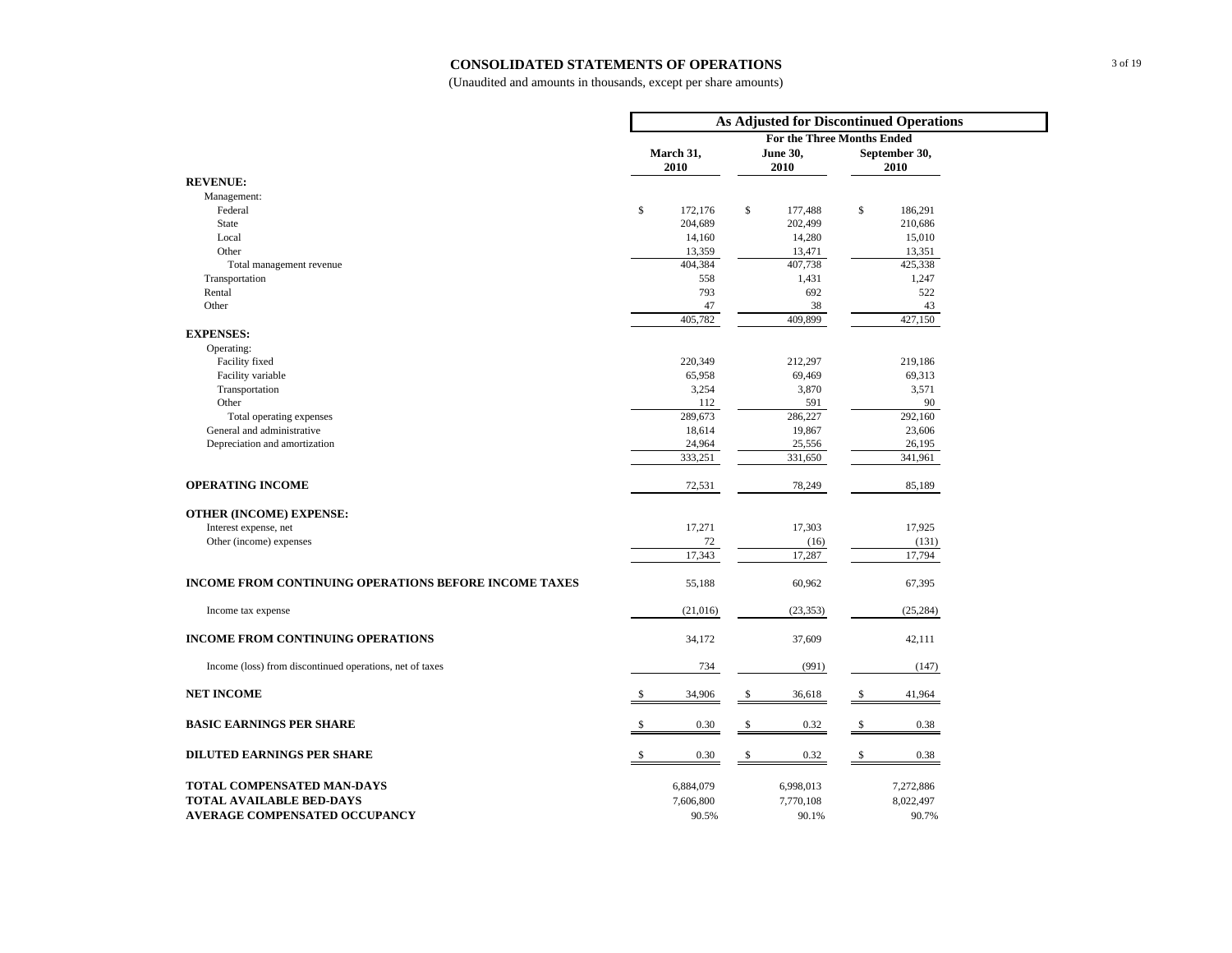#### **CONSOLIDATED STATEMENTS OF OPERATIONS**

|                                                                             | As Adjusted for Discontinued Operations      |                |    |                                   |               |                       |              |                      |  |
|-----------------------------------------------------------------------------|----------------------------------------------|----------------|----|-----------------------------------|---------------|-----------------------|--------------|----------------------|--|
|                                                                             |                                              |                |    | <b>For the Three Months Ended</b> |               |                       |              |                      |  |
|                                                                             | March 31,<br><b>June 30,</b><br>2009<br>2009 |                |    |                                   |               | September 30,<br>2009 |              | December 31,<br>2009 |  |
| <b>REVENUE:</b>                                                             |                                              |                |    |                                   |               |                       |              |                      |  |
| Management:                                                                 |                                              |                |    |                                   |               |                       |              |                      |  |
| Federal                                                                     | \$                                           | 158,991        | \$ | 161,106                           | $\mathbb{S}$  | 165,473               | $\mathbb S$  | 170,660              |  |
| State                                                                       |                                              | 205,322        |    | 210,301                           |               | 218,263               |              | 215,436              |  |
| Local                                                                       |                                              | 13,353         |    | 13,879                            |               | 15,225                |              | 15,467               |  |
| Other                                                                       |                                              | 14,356         |    | 14,985                            |               | 15,261                |              | 14,197               |  |
| Total management revenue                                                    |                                              | 392,022        |    | 400,271                           |               | 414,222               |              | 415,760              |  |
| Transportation                                                              |                                              | 1,147          |    | 1,323                             |               | 647                   |              | 853                  |  |
| Rental                                                                      |                                              | 582            |    | 447                               |               | 455                   |              | 681                  |  |
| Other                                                                       |                                              | 22             |    | 154                               |               | 115                   |              | 192                  |  |
|                                                                             |                                              | 393,773        |    | 402,195                           |               | 415,439               |              | 417,486              |  |
| <b>EXPENSES:</b>                                                            |                                              |                |    |                                   |               |                       |              |                      |  |
| Operating:                                                                  |                                              |                |    |                                   |               |                       |              |                      |  |
| Facility fixed                                                              |                                              | 206,733        |    | 207,597                           |               | 217,686               |              | 214,369              |  |
| Facility variable                                                           |                                              | 66,150         |    | 68,605                            |               | 70,402                |              | 69,483               |  |
| Transportation<br>Other                                                     |                                              | 2,534          |    | 3,377                             |               | 3,327                 |              | 2,749                |  |
| Total operating expenses                                                    |                                              | 755<br>276,172 |    | 1,175<br>280,754                  |               | 60<br>291,475         |              | 53<br>286,654        |  |
| General and administrative                                                  |                                              | 19,771         |    | 23,540                            |               | 21,704                |              | 21,522               |  |
| Depreciation and amortization                                               |                                              | 24,438         |    | 24,746                            |               | 25,313                |              | 25,442               |  |
|                                                                             |                                              | 320,381        |    | 329,040                           |               | 338,492               |              | 333,618              |  |
|                                                                             |                                              |                |    |                                   |               |                       |              |                      |  |
| <b>OPERATING INCOME</b>                                                     |                                              | 73,392         |    | 73,155                            |               | 76,947                |              | 83,868               |  |
| <b>OTHER (INCOME) EXPENSE:</b>                                              |                                              |                |    |                                   |               |                       |              |                      |  |
| Interest expense, net                                                       |                                              | 17,935         |    | 18,661                            |               | 18,339                |              | 17,845               |  |
| Expenses associated with debt refinancing and recapitalization transactions |                                              | L.             |    | 3,838                             |               |                       |              | ×.                   |  |
| Other (income) expenses                                                     |                                              | 38             |    | (317)                             |               | 49                    |              | 91                   |  |
|                                                                             |                                              | 17,973         |    | 22,182                            |               | 18,388                |              | 17,936               |  |
|                                                                             |                                              |                |    |                                   |               |                       |              |                      |  |
| <b>INCOME FROM CONTINUING OPERATIONS BEFORE INCOME TAXES</b>                |                                              | 55,419         |    | 50,973                            |               | 58,559                |              | 65,932               |  |
| Income tax expense                                                          |                                              | (21,003)       |    | (19, 452)                         |               | (15,084)              |              | (24,002)             |  |
| <b>INCOME FROM CONTINUING OPERATIONS</b>                                    |                                              | 34,416         |    | 31,521                            |               | 43,475                |              | 41,930               |  |
| Income from discontinued operations, net of taxes                           |                                              | 181            |    | 1,093                             |               | 1,777                 |              | 561                  |  |
| <b>NET INCOME</b>                                                           | -S                                           | 34,597         | \$ | 32,614                            | -\$           | 45,252                | $\mathbb{S}$ | 42,491               |  |
| <b>BASIC EARNINGS PER SHARE</b>                                             |                                              | 0.29           | \$ | 0.28                              | $\mathsf{\$}$ | 0.39                  | \$           | 0.37                 |  |
|                                                                             |                                              |                |    |                                   |               |                       |              |                      |  |
| <b>DILUTED EARNINGS PER SHARE</b>                                           |                                              | 0.29           | \$ | 0.28                              | \$            | 0.39                  | S            | 0.36                 |  |
| TOTAL COMPENSATED MAN-DAYS                                                  |                                              | 6,678,516      |    | 6,836,790                         |               | 7,068,839             |              | 7,123,206            |  |
| <b>TOTAL AVAILABLE BED-DAYS</b>                                             |                                              | 7,481,850      |    | 7,569,313                         |               | 7,749,680             |              | 7,770,045            |  |
| <b>AVERAGE COMPENSATED OCCUPANCY</b>                                        |                                              | 89.3%          |    | 90.3%                             |               | 91.2%                 |              | 91.7%                |  |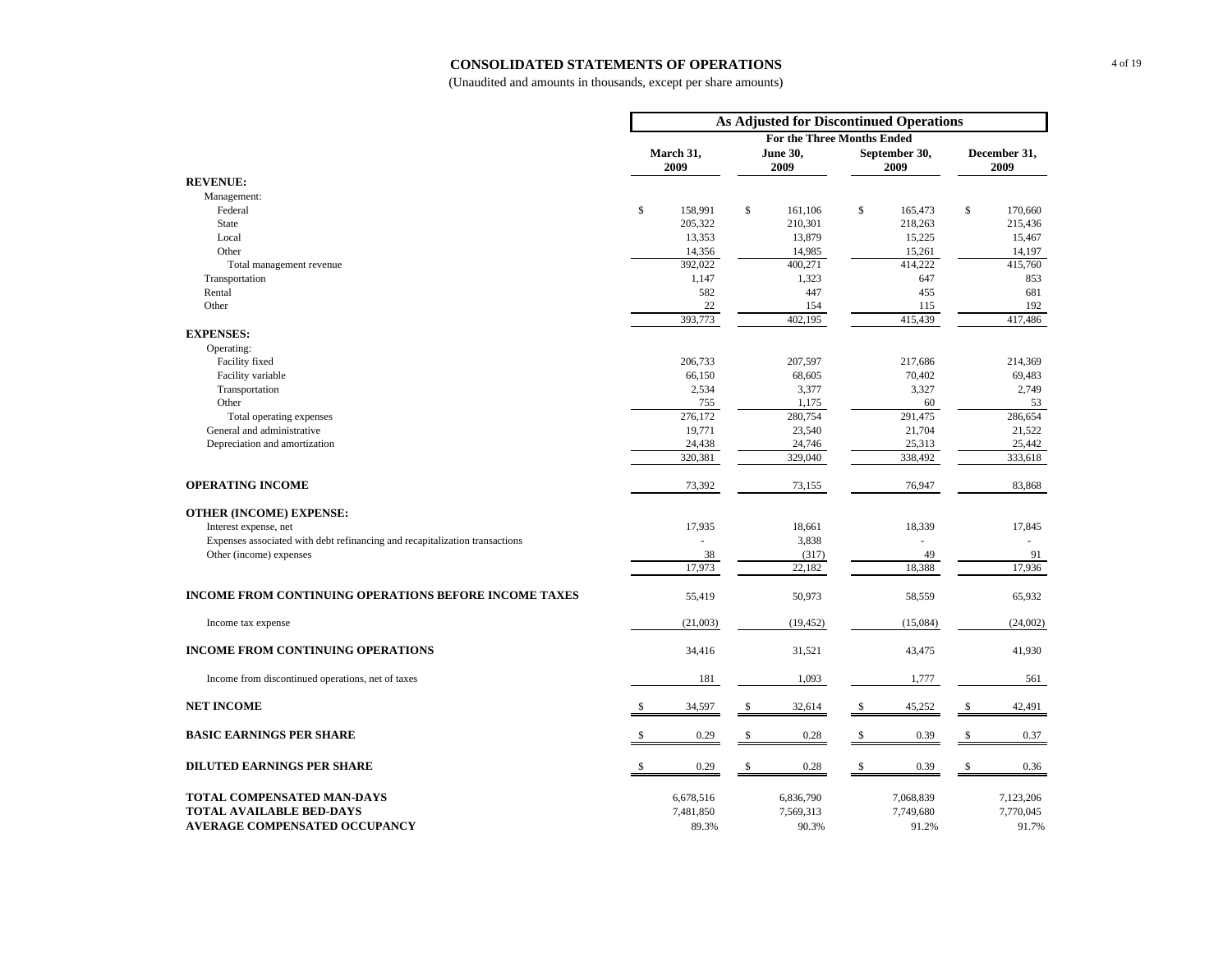#### **RECONCILIATION OF BASIC TO DILUTED EARNINGS PER SHARE**

|                                                          | <b>For the Three Months Ended</b> |         |               |         |    | <b>For the Nine Months Ended</b> |    |         |  |  |  |
|----------------------------------------------------------|-----------------------------------|---------|---------------|---------|----|----------------------------------|----|---------|--|--|--|
|                                                          | September 30,                     |         |               |         |    | September 30,                    |    |         |  |  |  |
|                                                          |                                   | 2010    |               | 2009    |    | 2010                             |    | 2009    |  |  |  |
| Basic:                                                   |                                   |         |               |         |    |                                  |    |         |  |  |  |
| Income from continuing operations                        | \$                                | 42,111  | <sup>\$</sup> | 43,475  | \$ | 113,892                          | \$ | 109,412 |  |  |  |
| Income (loss) from discontinued operations, net of taxes |                                   | (147)   |               | 1,777   |    | (404)                            |    | 3,051   |  |  |  |
| Net income                                               | \$.                               | 41,964  | \$            | 45,252  | \$ | 113,488                          | \$ | 112,463 |  |  |  |
| Diluted:                                                 |                                   |         |               |         |    |                                  |    |         |  |  |  |
| Income from continuing operations                        | \$                                | 42,111  | \$            | 43,475  | \$ | 113,892                          | \$ | 109,412 |  |  |  |
| Income (loss) from discontinued operations, net of taxes |                                   | (147)   |               | 1,777   |    | (404)                            |    | 3,051   |  |  |  |
| Diluted net income                                       | \$                                | 41,964  | \$            | 45,252  | \$ | 113,488                          | \$ | 112,463 |  |  |  |
| Basic:                                                   |                                   |         |               |         |    |                                  |    |         |  |  |  |
| Weighted average common shares outstanding               |                                   | 110,551 |               | 115,278 |    | 113,208                          |    | 116,907 |  |  |  |
| Unvested restricted common stock                         |                                   | (391)   |               | (507)   |    | (394)                            |    | (516)   |  |  |  |
| Weighted average common shares outstanding-basic         |                                   | 110,160 |               | 114,771 |    | 112,814                          |    | 116,391 |  |  |  |
| Diluted:                                                 |                                   |         |               |         |    |                                  |    |         |  |  |  |
| Weighted average common shares outstanding-basic         |                                   | 110,160 |               | 114,771 |    | 112,814                          |    | 116,391 |  |  |  |
| Effect of dilutive securities:                           |                                   |         |               |         |    |                                  |    |         |  |  |  |
| Stock options                                            |                                   | 711     |               | 1,154   |    | 773                              |    | 870     |  |  |  |
| Restricted stock-based compensation                      |                                   | 192     |               | 244     |    | 157                              |    | 191     |  |  |  |
| Weighted average shares and assumed conversions-diluted  |                                   | 111,063 |               | 116,169 |    | 113,744                          |    | 117,452 |  |  |  |
| Basic earnings per share:                                |                                   |         |               |         |    |                                  |    |         |  |  |  |
| Income from continuing operations                        | \$                                | 0.38    | \$            | 0.38    | \$ | 1.01                             | \$ | 0.94    |  |  |  |
| Income (loss) from discontinued operations, net of taxes |                                   |         |               | 0.01    |    |                                  |    | 0.03    |  |  |  |
| Net income                                               |                                   | 0.38    | \$            | 0.39    |    | 1.01                             | \$ | 0.97    |  |  |  |
| Diluted earnings per share:                              |                                   |         |               |         |    |                                  |    |         |  |  |  |
| Income from continuing operations                        | \$                                | 0.38    | \$            | 0.38    | \$ | 1.00                             | \$ | 0.93    |  |  |  |
| Income (loss) from discontinued operations, net of taxes |                                   |         |               | 0.01    |    |                                  |    | 0.03    |  |  |  |
| Net income                                               | \$                                | 0.38    | \$            | 0.39    | \$ | 1.00                             | \$ | 0.96    |  |  |  |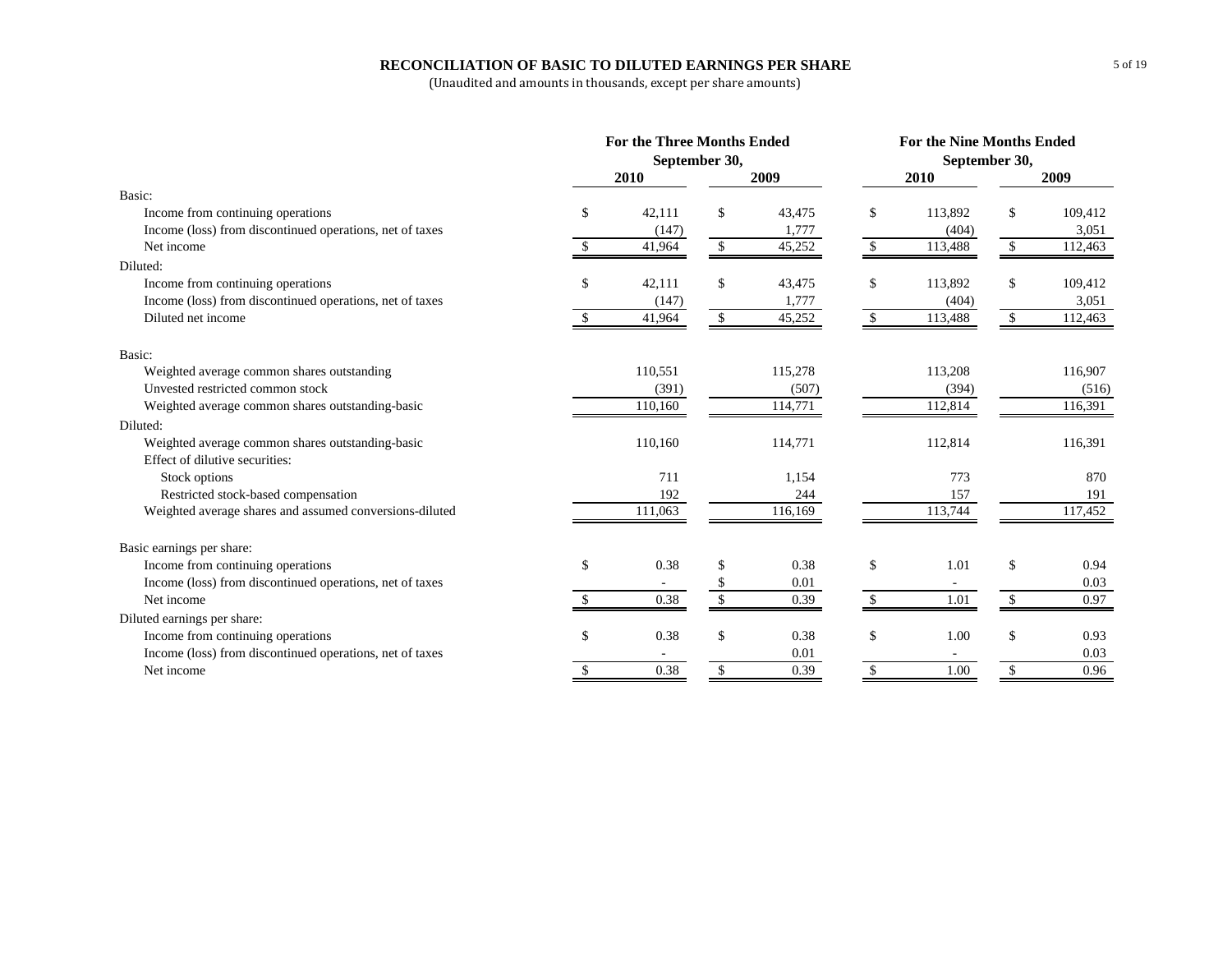#### **CALCULATION OF ADJUSTED DILUTED EARNINGS PER SHARE**

|                                                                                         | <b>For the Three Months Ended</b><br>September 30, |         |    |         |    | <b>For the Nine Months Ended</b><br>September 30, |    |          |  |  |
|-----------------------------------------------------------------------------------------|----------------------------------------------------|---------|----|---------|----|---------------------------------------------------|----|----------|--|--|
|                                                                                         |                                                    | 2010    |    | 2009    |    | 2010                                              |    | 2009     |  |  |
| Net Income                                                                              |                                                    | 41,964  | \$ | 45,252  | \$ | 113,488                                           | \$ | 112,463  |  |  |
| Special items:                                                                          |                                                    |         |    |         |    |                                                   |    |          |  |  |
| Reversal of reserve for uncertain tax positions and other additional income tax credits |                                                    |         |    | (6,974) |    |                                                   |    | (6,974)  |  |  |
| Goodwill impairment for discontinued operations                                         |                                                    |         |    |         |    | 1,684                                             |    |          |  |  |
| Expenses associated with debt refinancing transactions                                  |                                                    |         |    |         |    |                                                   |    | 3,838    |  |  |
| Income tax benefit for special items                                                    |                                                    |         |    |         |    |                                                   |    | (1, 465) |  |  |
| Diluted adjusted net income                                                             |                                                    | 41,964  |    | 38,278  |    | 115,172                                           |    | 107,862  |  |  |
| Weighted average common shares outstanding - basic                                      |                                                    | 110,160 |    | 114,771 |    | 112,814                                           |    | 116,391  |  |  |
| Effect of dilutive securities:                                                          |                                                    |         |    |         |    |                                                   |    |          |  |  |
| Stock options                                                                           |                                                    | 711     |    | 1,154   |    | 773                                               |    | 870      |  |  |
| Restricted stock-based compensation                                                     |                                                    | 192     |    | 244     |    | 157                                               |    | 191      |  |  |
| Weighted average shares and assumed conversions - diluted                               |                                                    | 111,063 |    | 116,169 |    | 113,744                                           |    | 117,452  |  |  |
| <b>Adjusted Diluted Earnings Per Share</b>                                              |                                                    | 0.38    |    | 0.33    |    | 1.01                                              |    | 0.92     |  |  |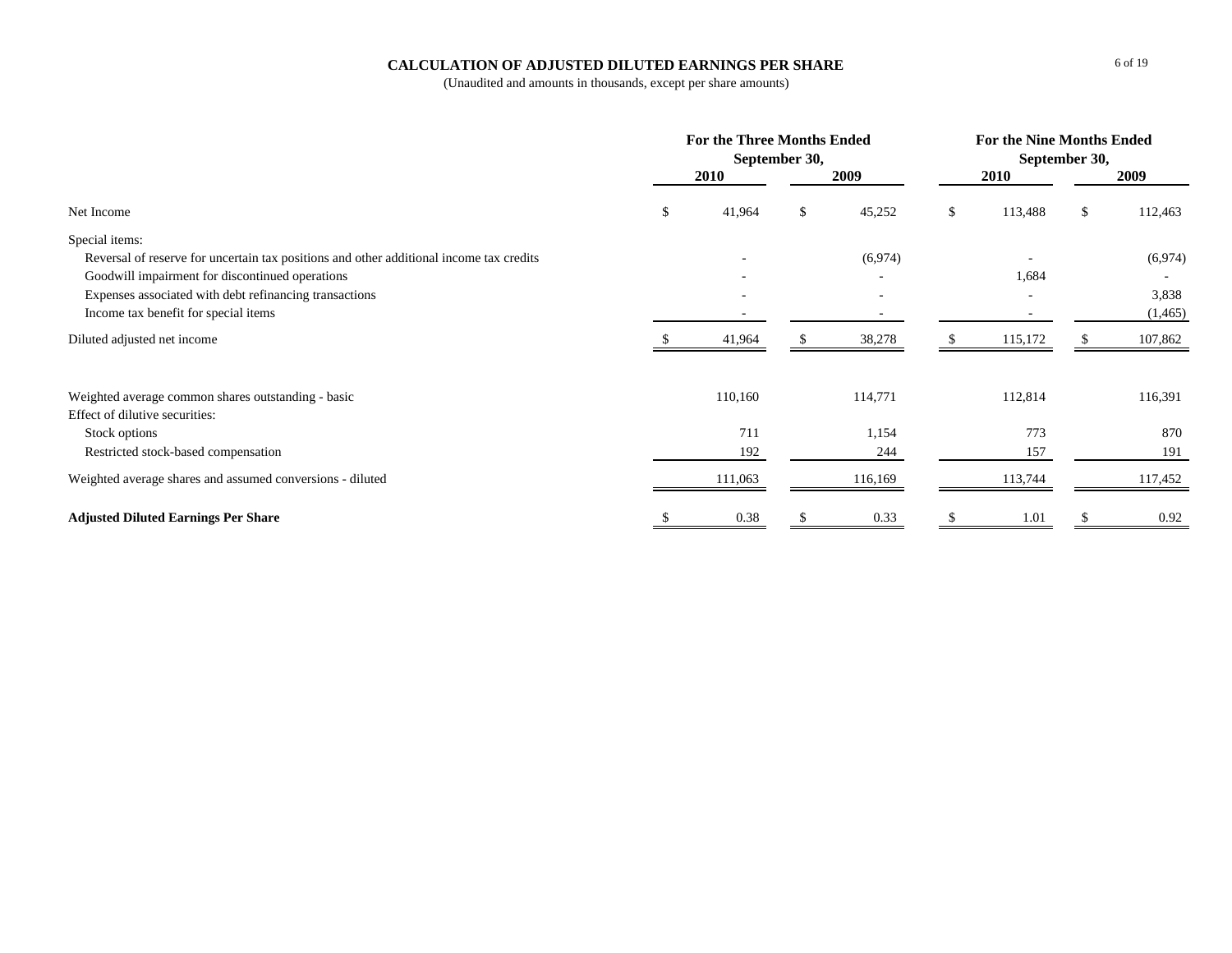#### **SELECTED FINANCIAL INFORMATION**

|                                                                                                                             |                               | September 30, 2010                   |                          | June 30, 2010                       |                    | <b>March 31, 2010</b>                |                          | <b>December 31, 2009</b>            |                         | <b>September 30, 2009</b>           |  |
|-----------------------------------------------------------------------------------------------------------------------------|-------------------------------|--------------------------------------|--------------------------|-------------------------------------|--------------------|--------------------------------------|--------------------------|-------------------------------------|-------------------------|-------------------------------------|--|
| <b>BALANCE SHEET:</b><br>Property and equipment<br>Accumulated depreciation and amortization<br>Property and equipment, net | \$<br>$\overline{\mathbf{s}}$ | 3,313,298<br>(773, 418)<br>2,539,880 | \$<br>$\mathbb{S}$       | 3,299,962<br>(751,079)<br>2,548,883 | \$<br>$\mathbb{S}$ | 3,258,903<br>(723, 344)<br>2,535,559 | \$<br>$\mathbb{S}$       | 3,218,290<br>(697,787)<br>2,520,503 | \$<br>$\mathbb{S}$      | 3,161,080<br>(675,000)<br>2,486,080 |  |
| Total assets                                                                                                                | $\mathbb{S}$                  | 3,018,264                            | \$                       | 2,929,682                           | \$                 | 2,917,399                            | \$                       | 2,905,743                           | \$                      | 2,920,648                           |  |
| Maintenance & technology capital expenditures for the quarter ended                                                         | $\mathbb{S}$                  | 9,835                                | $\mathbb{S}$             | 9,177                               | \$                 | 5,401                                | \$                       | 18,010                              | \$                      | 12,667                              |  |
| Total debt                                                                                                                  | $\mathcal{S}$                 | 1,236,234                            | $\mathbb{S}$             | 1,186,571                           | \$                 | 1,149,416                            | \$                       | 1,149,099                           | $\$$                    | 1,198,792                           |  |
| Equity book value                                                                                                           | $\mathcal{S}$                 | 1,439,166                            | $\mathbb{S}$             | 1,433,935                           | \$                 | 1,447,889                            | \$                       | 1,442,546                           | $\$$                    | 1,393,351                           |  |
| <b>LIQUIDITY:</b>                                                                                                           |                               |                                      |                          |                                     |                    |                                      |                          |                                     |                         |                                     |  |
| Cash and cash equivalents                                                                                                   | \$                            | 34,439                               | \$                       | 22,740                              | \$                 | 47,166                               | \$                       | 45,908                              | \$                      | 53,626                              |  |
| Availability under revolving credit facility                                                                                | $\mathbb{S}$                  | 149,466                              | \$                       | 199,332                             | \$                 | 236,165                              | \$                       | 236,165                             | $\$$                    | 188,498                             |  |
| <b>CAPITALIZATION:</b>                                                                                                      |                               |                                      |                          |                                     |                    |                                      |                          |                                     |                         |                                     |  |
| Common shares outstanding                                                                                                   |                               | 110,121                              |                          | 112,123                             |                    | 114,663                              |                          | 115,962                             |                         | 115,482                             |  |
| Common share price at end of period                                                                                         | \$                            | 24.68                                | \$                       | 19.08                               | \$                 | 19.86                                | \$                       | 24.55                               | \$                      | 22.65                               |  |
| Market value of common equity at end of period                                                                              | $\mathbb{S}$                  | 2,717,786                            | $\sqrt{3}$               | 2,139,307                           | $\mathcal{S}$      | 2,277,207                            | $\sqrt{3}$               | 2,846,867                           | $\sqrt{2}$              | 2,615,667                           |  |
| Total equity market capitalization                                                                                          | \$.                           | 2,717,786                            | $\mathbb{S}$             | 2,139,307                           | $\mathbb{S}$       | 2,277,207                            | $\mathcal{S}$            | 2,846,867                           | $\mathbb{S}$            | 2,615,667                           |  |
| Total market capitalization (market value of equity plus debt)                                                              |                               | 3,954,020                            | \$                       | 3,325,878                           | $\mathbb{S}$       | 3,426,623                            | \$                       | 3,995,966                           | \$                      | 3,814,459                           |  |
| <b>EBITDA</b>                                                                                                               | $\mathbb{S}$                  | 111,515                              | \$                       | 103,821                             | \$                 | 97,423                               | \$                       | 109,219                             | \$                      | 102,211                             |  |
| <b>ADJUSTED EBITDA</b>                                                                                                      | $\mathbb{S}$                  | 111,515                              | $\mathbb S$              | 103,821                             | $\mathbb{S}$       | 97,423                               | \$                       | 109,219                             | $\$$                    | 102,211                             |  |
| <b>FUNDS FROM OPERATIONS</b>                                                                                                | $\mathbb{S}$                  | 79,792                               | \$                       | 64,605                              | $\mathbb{S}$       | 84,599                               | \$                       | 81,996                              | $\$$                    | 80,784                              |  |
| <b>FUNDS FROM OPERATIONS PER SHARE:</b>                                                                                     |                               |                                      |                          |                                     |                    |                                      |                          |                                     |                         |                                     |  |
| Basic funds from operations per share                                                                                       |                               | 0.72                                 | <sup>\$</sup>            | 0.57                                | \$                 | 0.73                                 | \$                       | 0.71                                | -S                      | 0.70                                |  |
| Diluted funds from operations per share                                                                                     |                               | 0.72                                 |                          | 0.57                                |                    | 0.73                                 | $\overline{\mathcal{S}}$ | 0.70                                |                         | 0.70                                |  |
| <b>ADJUSTED FUNDS FROM OPERATIONS</b>                                                                                       | $\mathbb{S}$                  | 69,957                               | \$                       | 55,428                              | \$                 | 79,198                               | \$                       | 63,986                              | <sup>\$</sup>           | 68,117                              |  |
| <b>ADJUSTED FUNDS FROM OPERATIONS PER SHARE:</b>                                                                            |                               |                                      |                          |                                     |                    |                                      |                          |                                     |                         |                                     |  |
| Basic adjusted funds from operations per share                                                                              |                               | 0.64                                 |                          | 0.49                                |                    | 0.69                                 |                          | 0.56                                |                         | 0.59                                |  |
| Diluted adjusted funds from operations per share                                                                            |                               | 0.63                                 | $\overline{\mathcal{S}}$ | 0.49                                | $\mathcal{S}$      | 0.68                                 | $\overline{\mathcal{S}}$ | 0.55                                | $\overline{\mathbf{s}}$ | 0.59                                |  |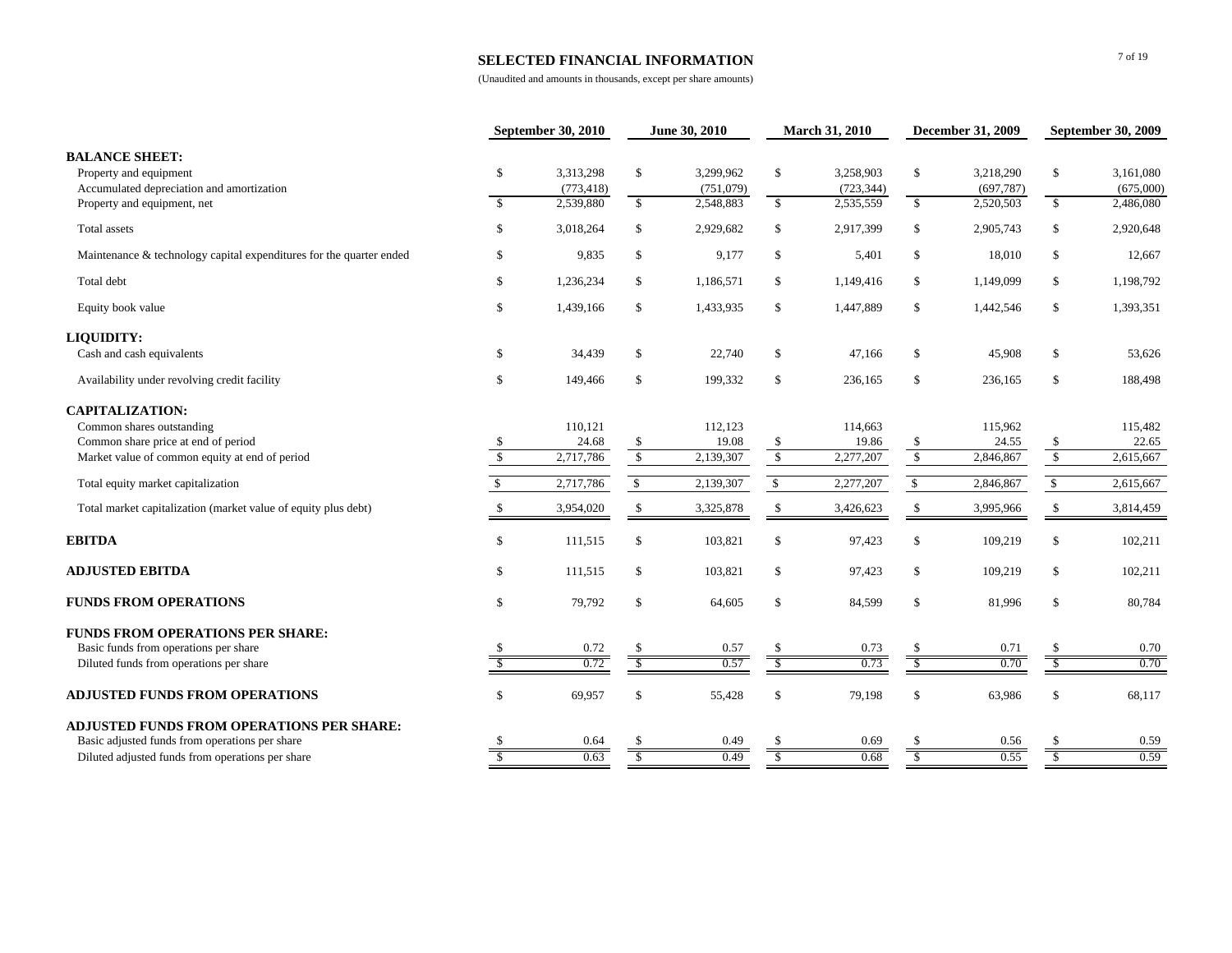#### **SELECTED FINANCIAL INFORMATION**

|                                                                                |                          | For the Three Months Ended September 30,<br>2010 |                          | 2009           |                | For the Nine Months Ended September 30,<br>2010 |                      | 2009                     |
|--------------------------------------------------------------------------------|--------------------------|--------------------------------------------------|--------------------------|----------------|----------------|-------------------------------------------------|----------------------|--------------------------|
| Number of days per period                                                      |                          | 92                                               |                          | 92             |                | 273                                             |                      | 273                      |
| <b>ALL FACILITIES:</b>                                                         |                          |                                                  |                          |                |                |                                                 |                      |                          |
| Average available beds                                                         |                          | 87,201                                           |                          | 84,236         |                | 85,713                                          |                      | 83,521                   |
| Average compensated occupancy                                                  |                          | 90.7%                                            |                          | 91.2%          |                | 90.4%                                           |                      | 90.3%                    |
| Total compensated man-days                                                     |                          | 7,272,886                                        |                          | 7,068,839      |                | 21,154,978                                      |                      | 20,584,145               |
| Revenue per compensated man-day<br>Operating expenses per compensated man-day: | \$                       | 58.48                                            | $\mathbb S$              | 58.60          | $\mathbb{S}$   | 58.49                                           | \$                   | 58.61                    |
| Fixed expense                                                                  |                          | 30.14                                            |                          | 30.80          |                | 30.81                                           |                      | 30.70                    |
| Variable expense                                                               |                          | 9.53                                             |                          | 9.96           |                | 9.68                                            |                      | 9.97                     |
| Total                                                                          |                          | 39.67                                            |                          | 40.76          |                | 40.49                                           |                      | 40.67                    |
| Operating margin per compensated man-day                                       | \$                       | 18.81                                            | $\mathbb{S}$             | 17.84          | \$             | 18.00                                           | \$                   | 17.94                    |
| Operating margin rate                                                          |                          | 32.2%                                            |                          | 30.4%          |                | 30.8%                                           |                      | 30.6%                    |
| DEPRECIATION AND AMORTIZATION:                                                 |                          |                                                  |                          |                |                |                                                 |                      |                          |
| Depreciation expense on real estate                                            |                          | 17,860                                           |                          | 17,085         |                | 52,100                                          |                      | 49,891                   |
| Other depreciation expense                                                     |                          | 9,005                                            |                          | 8,908          |                | 26,625                                          |                      | 26,969                   |
| Amortization of negative contract values                                       |                          | (670)                                            |                          | (680)          |                | (2,010)                                         |                      | (2,363)                  |
| Depreciation and amortization                                                  | $\mathbb{S}$             | 26,195                                           | $\mathbb{S}$             | 25,313         | $\mathbb{S}$   | 76,715                                          | $\mathbb{S}$         | 74,497                   |
| <b>FUNDS FROM OPERATIONS:</b>                                                  |                          |                                                  |                          |                |                |                                                 |                      |                          |
| Net income                                                                     | \$                       | 41,964                                           | \$                       | 45,252         | \$             | 113,488                                         | \$                   | 112,463                  |
| Income tax expense                                                             |                          | 25,284                                           |                          | 15,084         |                | 69,653                                          |                      | 55,539                   |
| Expenses associated with debt refinancing transactions                         |                          |                                                  |                          |                |                |                                                 |                      | 3,838                    |
| Income tax benefit for debt refinancing transactions                           |                          |                                                  |                          |                |                |                                                 |                      | (1, 465)                 |
| Income taxes paid                                                              |                          | (17,226)                                         |                          | (8, 852)       |                | (44, 213)                                       |                      | (49, 691)                |
| Depreciation and amortization                                                  |                          | 26,195                                           |                          | 25,313         |                | 76,715                                          |                      | 74,497                   |
| Depreciation and amortization for discontinued operations                      |                          | 379                                              |                          | 219            |                | 2,222                                           |                      | 631                      |
| Goodwill impairment for discontinued operations                                |                          |                                                  |                          | $\overline{a}$ |                | 1,684                                           |                      | $\overline{\phantom{a}}$ |
| Income tax expense (benefit) for discontinued operations                       |                          | (89)                                             |                          | 617            |                | (253)                                           |                      | 1,402                    |
| Stock-based compensation reflected in G&A expenses                             |                          | 2,224                                            |                          | 2,063          |                | 6,503                                           |                      | 6,422                    |
| Amortization of debt costs and other non-cash interest                         |                          | 1,061                                            |                          | 1,088          |                | 3,197                                           |                      | 2,935                    |
| Funds from operations                                                          | $\overline{\mathbf{s}}$  | 79,792                                           | $\mathbb{S}$             | 80,784         | $\mathbb{S}$   | 228,996                                         | \$                   | 206,571                  |
| Maintenance and technology capital expenditures                                |                          | (9,835)                                          |                          | (12,667)       |                | (24, 413)                                       |                      | (30, 856)                |
| Adjusted funds from operations                                                 | $\overline{\mathcal{S}}$ | 69,957                                           | $\overline{\mathcal{S}}$ | 68.117         | $\mathcal{S}$  | 204.583                                         | $\mathcal{S}$        | 175,715                  |
| <b>FUNDS FROM OPERATIONS PER SHARE:</b>                                        |                          |                                                  |                          |                |                |                                                 |                      |                          |
| <b>Basic</b>                                                                   |                          | 0.72                                             | \$                       | 0.70           |                | 2.03                                            | \$                   | 1.77                     |
| Diluted                                                                        | $\overline{\mathcal{S}}$ | 0.72                                             | $\sqrt{\ }$              | 0.70           | $\overline{s}$ | 2.01                                            |                      | 1.76                     |
| <b>ADJUSTED FUNDS FROM OPERATIONS PER SHARE:</b>                               |                          |                                                  |                          |                |                |                                                 |                      |                          |
| <b>Basic</b>                                                                   | \$                       | 0.64                                             | \$                       | 0.59           |                | 1.81                                            | \$                   | 1.51                     |
| Diluted                                                                        | $\mathbf S$              | 0.63                                             | $\mathbb S$              | 0.59           | $\mathbb{S}$   | 1.80                                            | $\sqrt{\frac{2}{5}}$ | 1.50                     |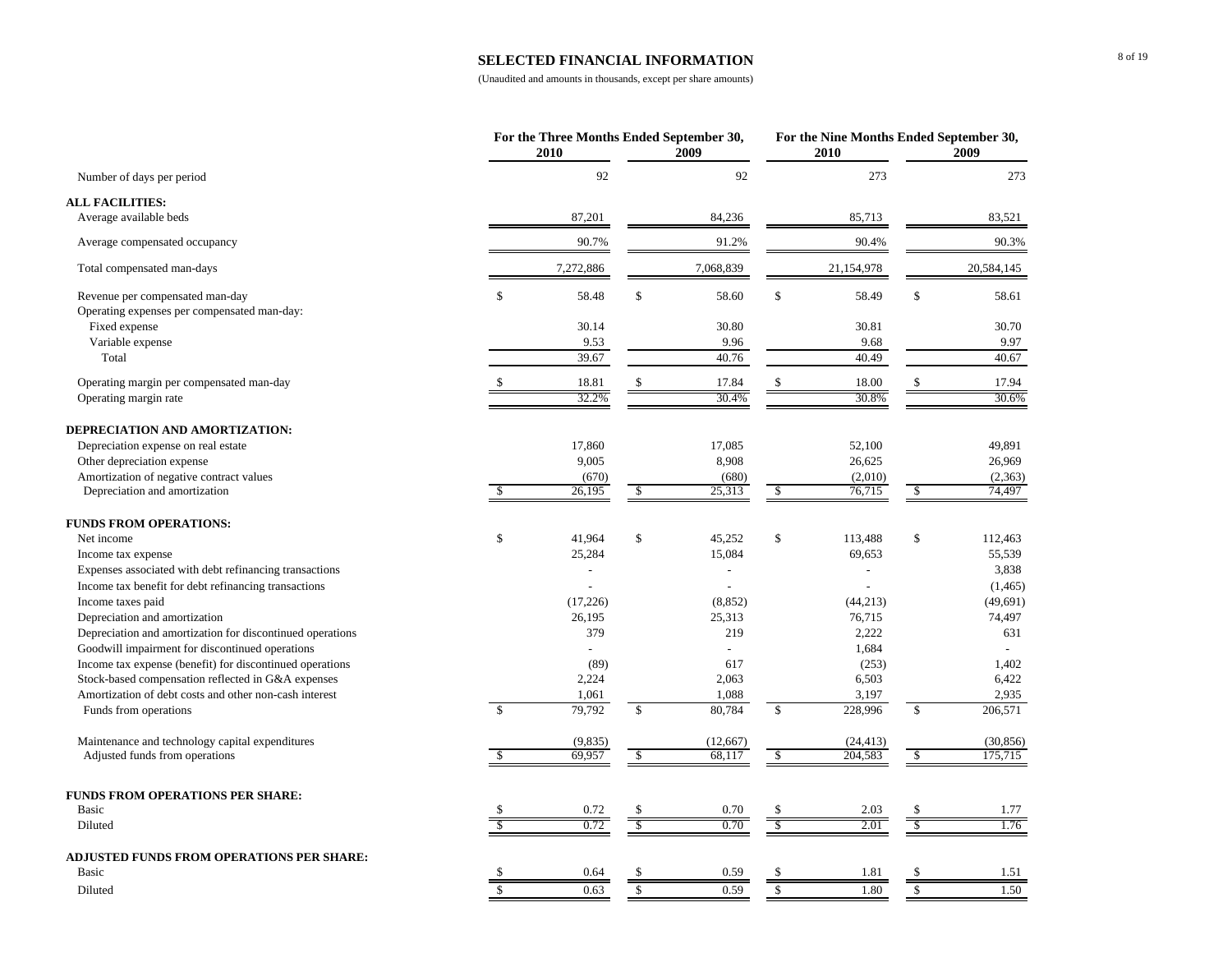#### **SELECTED FINANCIAL INFORMATION**

|                                             |               | For the Three Months Ended September 30,<br>2010 |              | 2009      |               | 2010       | For the Nine Months Ended September 30,<br>2009 |            |
|---------------------------------------------|---------------|--------------------------------------------------|--------------|-----------|---------------|------------|-------------------------------------------------|------------|
| <b>MANAGED ONLY FACILITIES:</b>             |               |                                                  |              |           |               |            |                                                 |            |
| Management revenue                          | $\mathcal{S}$ | 84,865                                           | \$           | 78,752    | \$            | 243,721    | \$                                              | 228,718    |
| Operating expenses:                         |               |                                                  |              |           |               |            |                                                 |            |
| Fixed expense                               |               | 56,118                                           |              | 52,340    |               | 162,268    |                                                 | 149,375    |
| Variable expense                            |               | 17,654                                           |              | 17,191    |               | 52,543     |                                                 | 50,789     |
| Total                                       |               | 73,772                                           |              | 69,531    |               | 214,811    |                                                 | 200,164    |
| Contribution                                | \$            | 11,093                                           | $\mathbb{S}$ | 9,221     | \$            | 28,910     | \$                                              | 28,554     |
| Average available beds                      |               | 24,126                                           |              | 23,182    |               | 23,626     |                                                 | 22,481     |
| Average compensated occupancy               |               | 96.1%                                            |              | 95.7%     |               | 95.7%      |                                                 | 97.4%      |
| Total compensated man-days                  |               | 2,132,130                                        |              | 2,041,832 |               | 6,170,293  |                                                 | 5,975,990  |
| Revenue per compensated man-day             | $\mathcal{S}$ | 39.80                                            | \$           | 38.57     | \$            | 39.50      | \$                                              | 38.27      |
| Operating expenses per compensated man-day: |               |                                                  |              |           |               |            |                                                 |            |
| Fixed expense                               |               | 26.32                                            |              | 25.63     |               | 26.30      |                                                 | 25.00      |
| Variable expense                            |               | 8.28                                             |              | 8.42      |               | 8.52       |                                                 | 8.50       |
| Total                                       |               | 34.60                                            |              | 34.05     |               | 34.82      |                                                 | 33.50      |
| Operating margin per compensated man-day    |               | 5.20                                             | \$           | 4.52      | $\mathbb{S}$  | 4.68       | \$                                              | 4.77       |
| Operating margin rate                       |               | 13.1%                                            |              | 11.7%     |               | 11.8%      |                                                 | 12.5%      |
| <b>OWNED AND MANAGED FACILITIES:</b>        |               |                                                  |              |           |               |            |                                                 |            |
| Management revenue                          | $\mathbb{S}$  | 340,473                                          | $\mathbb{S}$ | 335,470   | \$            | 993,739    | \$                                              | 977,797    |
| Operating expenses:                         |               |                                                  |              |           |               |            |                                                 |            |
| Fixed expense                               |               | 163,068                                          |              | 165,346   |               | 489,564    |                                                 | 482,641    |
| Variable expense                            |               | 51,659                                           |              | 53,211    |               | 152,197    |                                                 | 154,368    |
| Total                                       |               | 214,727                                          |              | 218,557   |               | 641,761    |                                                 | 637,009    |
| Contribution                                | -S            | 125,746                                          | \$           | 116,913   | $\mathcal{S}$ | 351,978    | \$                                              | 340,788    |
| Average available beds                      |               | 63,075                                           |              | 61,054    |               | 62,087     |                                                 | 61,040     |
| Average compensated occupancy               |               | 88.6%                                            |              | 89.5%     |               | 88.4%      |                                                 | 87.7%      |
| Total compensated man-days                  |               | 5,140,756                                        |              | 5,027,007 |               | 14,984,685 |                                                 | 14,608,155 |
| Revenue per compensated man-day             | $\mathbb{S}$  | 66.23                                            | \$           | 66.73     | \$            | 66.32      | \$                                              | 66.94      |
| Operating expenses per compensated man-day: |               |                                                  |              |           |               |            |                                                 |            |
| Fixed                                       |               | 31.72                                            |              | 32.89     |               | 32.67      |                                                 | 33.04      |
| Variable                                    |               | 10.05                                            |              | 10.59     |               | 10.16      |                                                 | 10.57      |
| Total                                       |               | 41.77                                            |              | 43.48     |               | 42.83      |                                                 | 43.61      |
| Operating margin per compensated man-day    |               | 24.46                                            |              | 23.25     |               | 23.49      |                                                 | 23.33      |
| Operating margin rate                       |               | 36.9%                                            |              | 34.8%     |               | 35.4%      |                                                 | 34.8%      |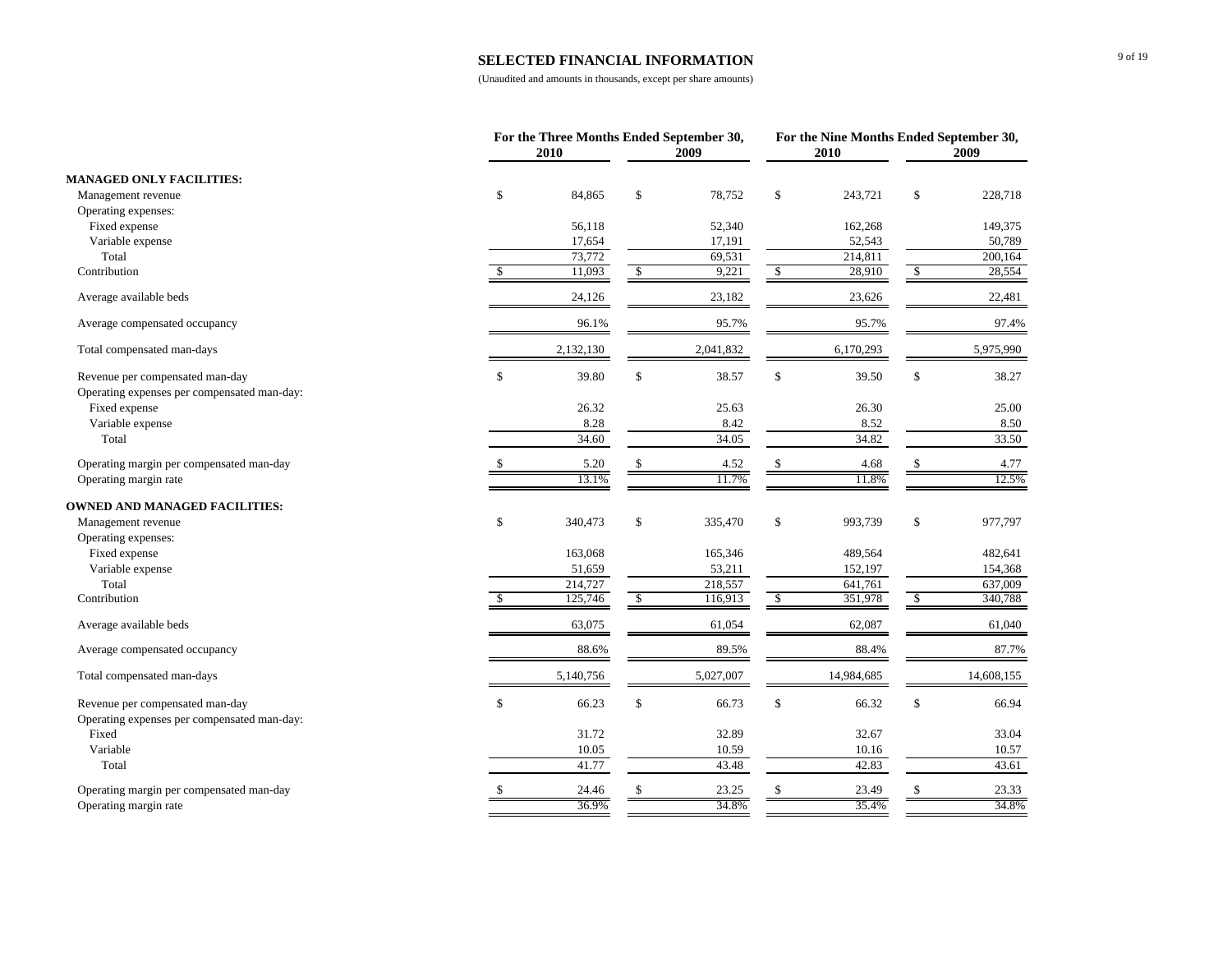#### **ANALYSIS OF OUTSTANDING DEBT**

(Unaudited and amounts in thousands)

|                                  | Outstanding<br><b>Balance</b><br>12/31/2009 |               | Outstanding<br><b>Balance</b><br>9/30/2010 | <b>Stated</b><br><b>Interest</b><br>Rate | <b>Effective</b><br><b>Interest</b><br>Rate | $_{1}$ | <b>Maturity</b><br>Date |    | Callable/<br>Redeemable                                                                                                                                                                                     |
|----------------------------------|---------------------------------------------|---------------|--------------------------------------------|------------------------------------------|---------------------------------------------|--------|-------------------------|----|-------------------------------------------------------------------------------------------------------------------------------------------------------------------------------------------------------------|
| <b>Fixed Rate:</b>               |                                             |               |                                            |                                          |                                             |        |                         |    |                                                                                                                                                                                                             |
| \$375.0 Million Senior Notes     | 375,000                                     | <sup>\$</sup> | 375,000                                    | 6.25%                                    | 6.50%                                       |        | March 2013              |    | On or prior to March 15, 2008, 35% redeemable at 106.25% with<br>proceeds from equity offerings; on or after March 15, 2009, 100%<br>redeemable at various premium prices until March 15, 2011 at par       |
| \$150.0 Million Senior Notes     | 150,000                                     |               | 150,000                                    | 6.75%                                    | 6.99%                                       |        | January 2014            |    | On or prior to January 31, 2009, 35% redeemable at 106.75% with<br>proceeds from equity offerings; on or after January 31, 2010, 100%<br>redeemable at various premium prices until January 31, 2012 at par |
| \$465.0 Million Senior Notes     | 452,300                                     |               | 453,268                                    | 7.75%                                    | 8.65%                                       |        | June 2017               |    | On or prior to June 1, 2012, 35% redeemable at 107.75% with<br>proceeds from equity offerings; on or after June 1, 2013, 100%<br>redeemable at various premium prices until June 1, 2015 at par             |
| <b>Total Fixed Rate Debt</b>     | 977,300                                     |               | 978,268                                    |                                          |                                             |        |                         |    |                                                                                                                                                                                                             |
| <b>Floating Rate:</b>            |                                             |               |                                            |                                          |                                             |        |                         |    |                                                                                                                                                                                                             |
| <b>Revolving Credit Facility</b> | 171,799                                     |               | 257,966                                    | 1.30%                                    | 1.54%                                       | 2)     | December 2012           |    |                                                                                                                                                                                                             |
| <b>Grand Total Debt</b>          | 1,149,099                                   |               | 1,236,234                                  | 5.90%                                    | 6.24%                                       |        | 4.1                     | 3) |                                                                                                                                                                                                             |

 $1)$  Includes amortization of debt issuance costs, net of debt discounts and premiums.

<sup>2)</sup> The Company also has \$30.3 million of letters of credit outstanding under a sub-facility. Further, Lehman's current unfunded \$12.3 million commitment is no longer being funded by Lehman. Lehman's commitment has not be which effectively reduces the Company's borrowing capacity under the Revolving Credit Facility to \$149.5 million. The Revolving Credit facility currently bears interest at LIBOR plus a margin of 0.75%.

<sup>3)</sup> Represents the weighted average debt maturity in years.

#### *Debt Maturity Schedule:*

| <b>Year</b>                                  | <b>Total Debt</b><br><b>Maturing</b> | % of Debt<br><b>Maturing</b> | % of Debt<br><b>Maturing</b> |
|----------------------------------------------|--------------------------------------|------------------------------|------------------------------|
| 2010                                         |                                      | 0.00%                        | $0.00\%$                     |
| 2011                                         |                                      | $0.00\%$                     | 0.00%                        |
| 2012                                         | 257,966                              | 20.67%                       | 20.67%                       |
| 2013                                         | 375,000                              | 30.05%                       | 50.72%                       |
| 2014                                         | 150,000                              | 12.02%                       | 62.74%                       |
| <b>Thereafter</b>                            | 465,000                              | 37.26%                       | 100.00%                      |
|                                              | \$<br>1,247,966                      | 100.00%                      |                              |
| Debt Discount - \$465.0 Million Senior Notes | (11, 732)                            |                              |                              |
|                                              | £.<br>1.236.234                      |                              |                              |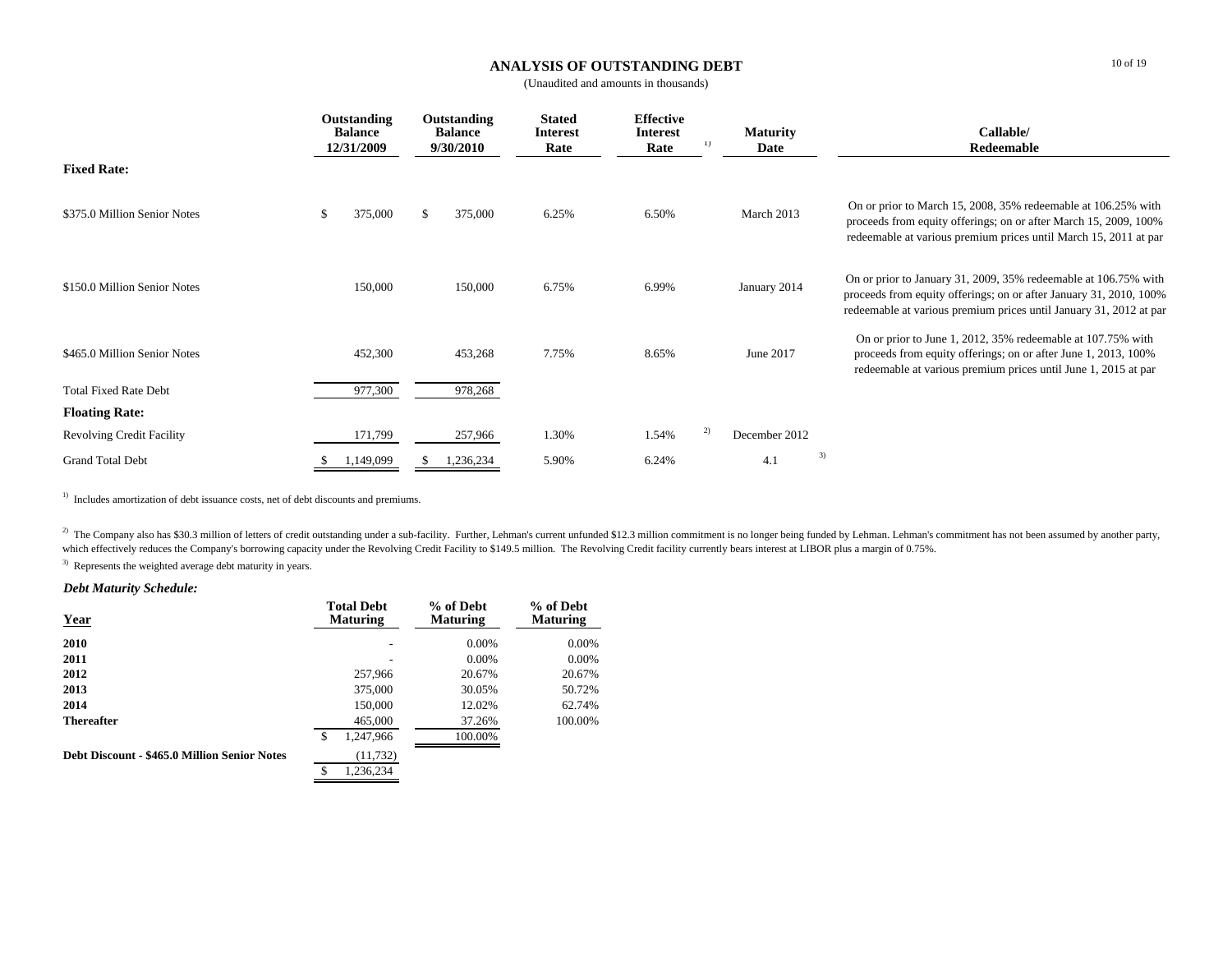#### **SELECTED OPERATING RATIOS**

(Unaudited and amounts in thousands, except per share amounts)

|                                                                                                    | For the Three Months Ended<br>September 30, |         |            |         | For the Nine Months Ended<br>September 30, |         |      |         |
|----------------------------------------------------------------------------------------------------|---------------------------------------------|---------|------------|---------|--------------------------------------------|---------|------|---------|
|                                                                                                    |                                             | 2010    |            | 2009    |                                            | 2010    |      | 2009    |
| <b>COVERAGE RATIOS:</b>                                                                            |                                             |         |            |         |                                            |         |      |         |
| Interest coverage ratio (Adjusted EBITDA/Interest incurred) (x)                                    |                                             | 6.1     |            | 5.6     |                                            | 5.7     |      | 5.4     |
| Fixed charge coverage ratio (Adjusted EBITDA/(Interest incurred + Scheduled prin pmts)) $(x)$      |                                             | 6.1     |            | 5.6     |                                            | 5.7     |      | 5.4     |
| Senior debt coverage ratio (Senior debt/Annualized Adjusted EBITDA) (x)                            |                                             | 2.8     |            | 2.9     |                                            | 3.0     |      | 3.0     |
| Total debt coverage ratio (Total debt/Annualized Adjusted EBITDA) (x)                              |                                             | 2.8     |            | 2.9     |                                            | 3.0     |      | 3.0     |
| Accounts receivable turnover (Annualized revenues/Accounts receivable) (x)                         |                                             | 4.9     |            | 6.0     |                                            | 4.8     |      | 5.8     |
| <b>DEBT/EQUITY RATIOS:</b>                                                                         |                                             |         |            |         |                                            |         |      |         |
| Total debt/Total market capitalization                                                             |                                             | 31.3%   |            | 31.4%   |                                            | 31.3%   |      | 31.4%   |
| Total debt/Equity market capitalization                                                            |                                             | 45.5%   |            | 45.8%   |                                            | 45.5%   |      | 45.8%   |
| Total debt/Book equity capitalization                                                              |                                             | 85.9%   |            | 86.0%   |                                            | 85.9%   |      | 86.0%   |
| Total debt/Gross book value of real estate assets                                                  |                                             | 37.2%   |            | 37.8%   |                                            | 37.2%   |      | 37.8%   |
| <b>RETURN ON INVESTMENT RATIOS:</b>                                                                |                                             |         |            |         |                                            |         |      |         |
| Annualized return on operating real estate investments                                             |                                             |         |            |         |                                            |         |      |         |
| (Annualized Adjusted EBITDA/Average operating real estate investments (undepreciated book value)*) |                                             | 13.4%   |            | 13.0%   |                                            | 12.7%   |      | 12.7%   |
| Annualized return on total assets                                                                  |                                             |         |            |         |                                            |         |      |         |
| (Annualized Adjusted EBITDA/Average total assets (undepreciated book value)*)                      |                                             | 11.9%   |            | 11.4%   |                                            | 11.3%   |      | 11.3%   |
| <b>OVERHEAD RATIOS:</b>                                                                            |                                             |         |            |         |                                            |         |      |         |
| Annualized general & administrative expenses/Average total assets (undepreciated book value)*      |                                             | 2.5%    |            | 2.5%    |                                            | 2.2%    |      | 2.5%    |
| General & administrative expenses/Total revenues                                                   |                                             | 5.5%    |            | 5.2%    |                                            | 5.0%    |      | 5.4%    |
| <u>INTEREST EXPENSE, NET:</u>                                                                      |                                             |         |            |         |                                            |         |      |         |
| Interest income from continuing operations                                                         | \$                                          | (555)   | \$         | (843)   | \$                                         | (1,702) | - \$ | (2,094) |
| Interest incurred                                                                                  |                                             | 18,371  |            | 18,357  |                                            | 54,748  |      | 54,884  |
| Amortization of debt costs and other non-cash interest                                             |                                             | 1,061   |            | 1,088   |                                            | 3,197   |      | 2,935   |
| Capitalized interest                                                                               |                                             | (952)   |            | (263)   |                                            | (3,744) |      | (790)   |
| Interest expense, net                                                                              | $\mathbf{\hat{S}}$                          | 17,925  | $\sqrt{3}$ | 18,339  | $\sqrt{3}$                                 | 52,499  | \$   | 54,935  |
| <b>EBITDA CALCULATION:</b>                                                                         |                                             |         |            |         |                                            |         |      |         |
| Net income                                                                                         | \$                                          | 41,964  | \$         | 45,252  | \$                                         | 113,488 | \$   | 112,463 |
| Interest expense, net                                                                              |                                             | 17,925  |            | 18,339  |                                            | 52,499  |      | 54,935  |
| Depreciation and amortization                                                                      |                                             | 26,195  |            | 25,313  |                                            | 76,715  |      | 74,497  |
| Income tax expense                                                                                 |                                             | 25,284  |            | 15,084  |                                            | 69,653  |      | 55,539  |
| (Income) loss from discontinued operations, net of taxes                                           |                                             | 147     |            | (1,777) |                                            | 404     |      | (3,051) |
| <b>EBITDA</b>                                                                                      |                                             | 111,515 |            | 102,211 |                                            | 312,759 |      | 294,383 |
| Expenses associated with debt refinancing transactions                                             |                                             |         |            |         |                                            |         |      | 3,838   |
| <b>ADJUSTED EBITDA</b>                                                                             | S.                                          | 111,515 | \$         | 102,211 | \$                                         | 312,759 |      | 298,221 |

*\*Calculated as a simple average (beginning of period plus end of period divided by 2)*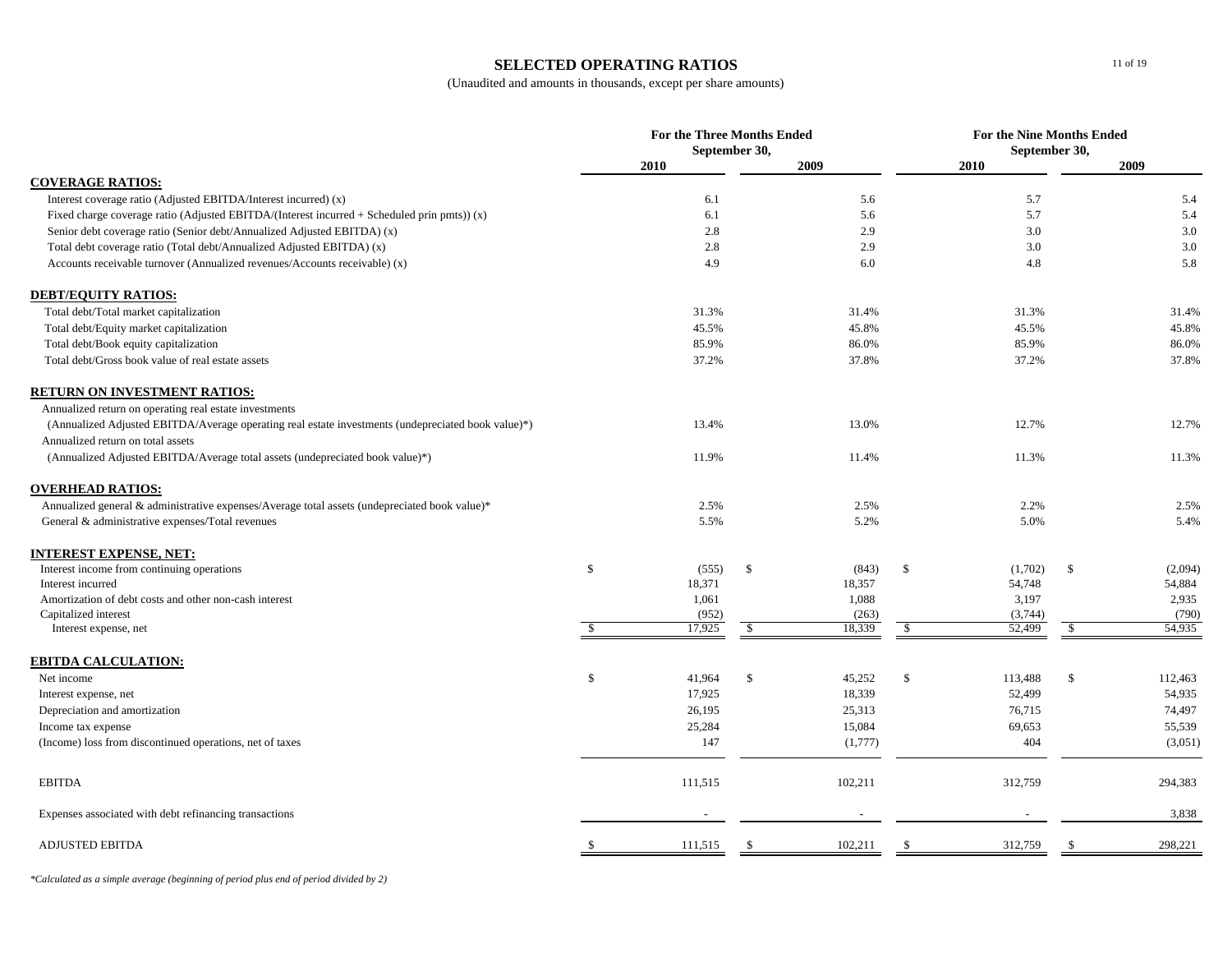| <b>Facility Name</b>                                               | <b>Year Constructed</b><br>(A) | <b>Primary Customer</b>                 | Design<br>Capacity $(B)$ | <b>Security</b><br>Level | <b>Facility Type</b><br>(C) | <b>Term</b> | Remaining<br><b>Renewal Options</b><br><b>(D)</b> | Compensated<br>Occupancy % for<br>the Quarter ended<br>9/30/10 |
|--------------------------------------------------------------------|--------------------------------|-----------------------------------------|--------------------------|--------------------------|-----------------------------|-------------|---------------------------------------------------|----------------------------------------------------------------|
| <b>Owned and Managed Facilities:</b>                               |                                |                                         |                          |                          |                             |             |                                                   |                                                                |
| Central Arizona Detention Center<br>Florence, Arizona              | 1994, 1998                     | <b>USMS</b>                             | 2,304                    | Multi                    | Detention                   | Sep-13      | $(3)$ 5 year                                      | 149.13%                                                        |
| <b>Eloy Detention Center</b><br>Eloy, Arizona                      | 1995, 1996                     | $\ensuremath{\text{ICE}}$               | 1,500                    | Medium                   | Detention                   | Indefinite  |                                                   | 100.48%                                                        |
| Florence Correctional Center<br>Florence, Arizona                  | 1999, 2004                     | State of California                     | 1,824                    | Multi                    | Correctional                | $Jun-11$    | Indefinite                                        | 122.29%                                                        |
| La Palma Correctional Center<br>Eloy, Arizona                      | 2008                           | State of California                     | 3,060                    | Medium                   | Correctional                | $Jun-11$    | Indefinite                                        | 94.46%                                                         |
| Red Rock Correctional Center<br>Eloy, Arizona                      | 2006                           | State of California                     | 1,596                    | Medium                   | Correctional                | $Jun-11$    | Indefinite                                        | 83.23%                                                         |
| Saguaro Correctional Facility<br>Eloy, Arizona                     | 2007                           | State of Hawaii                         | 1,896                    | Medium                   | Correctional                | $Jun-11$    |                                                   | 99.49%                                                         |
| California City Correctional Center<br>California City, California | 1999                           | Office of the Federal Detention Trustee | 2,304                    | Medium                   | Correctional                | $Sep-25$    |                                                   | 95.01%                                                         |
| San Diego Correctional Facility (E)<br>San Diego, California       | 1999, 2000                     | ICE                                     | 1,154                    | Minimum/<br>Medium       | Detention                   | $Jun-11$    | $(4)$ 3 year                                      | 91.74%                                                         |
| <b>Bent County Correctional Facility</b><br>Las Animas, Colorado   | 1992, 1997, 2008               | State of Colorado                       | 1,420                    | Medium                   | Correctional                | $Jun-11$    |                                                   | 96.84%                                                         |
| Crowley County Correctional Facility<br>Olney Springs, Colorado    | 1998, 2004                     | State of Colorado                       | 1,794                    | Medium                   | Correctional                | $Jun-11$    |                                                   | 91.25%                                                         |
| Huerfano County Correctional Center (F)<br>Walsenburg, Colorado    | 1997                           |                                         | 752                      | Medium                   | Correctional                |             |                                                   | 0.00%                                                          |
| Kit Carson Correctional Center<br>Burlington, Colorado             | 1998, 2008                     | State of Colorado                       | 1,488                    | Medium                   | Correctional                | $Jun-11$    |                                                   | 61.55%                                                         |
| Coffee Correctional Facility (G)<br>Nicholls, Georgia              | 1998, 1999, 2010               | State of Georgia                        | 2,312                    | Medium                   | Correctional                | $Jun-11$    | $(23)$ 1 year                                     | 109.42%                                                        |
| <b>McRae Correctional Facility</b><br>McRae, Georgia               | 2000, 2002                     | <b>BOP</b>                              | 1,524                    | Medium                   | Correctional                | $Nov-10$    | $(2)$ 1 year                                      | 113.94%                                                        |
| <b>Stewart Detention Center</b><br>Lumpkin, Georgia                | 2004                           | ICE                                     | 1,752                    | Medium                   | Detention                   | Indefinite  |                                                   | 102.51%                                                        |
| Wheeler Correctional Facility (G)<br>Alamo, Georgia                | 1998, 1999, 2010               | State of Georgia                        | 2,312                    | Medium                   | Correctional                | $Jun-11$    | $(23)$ 1 year                                     | 106.12%                                                        |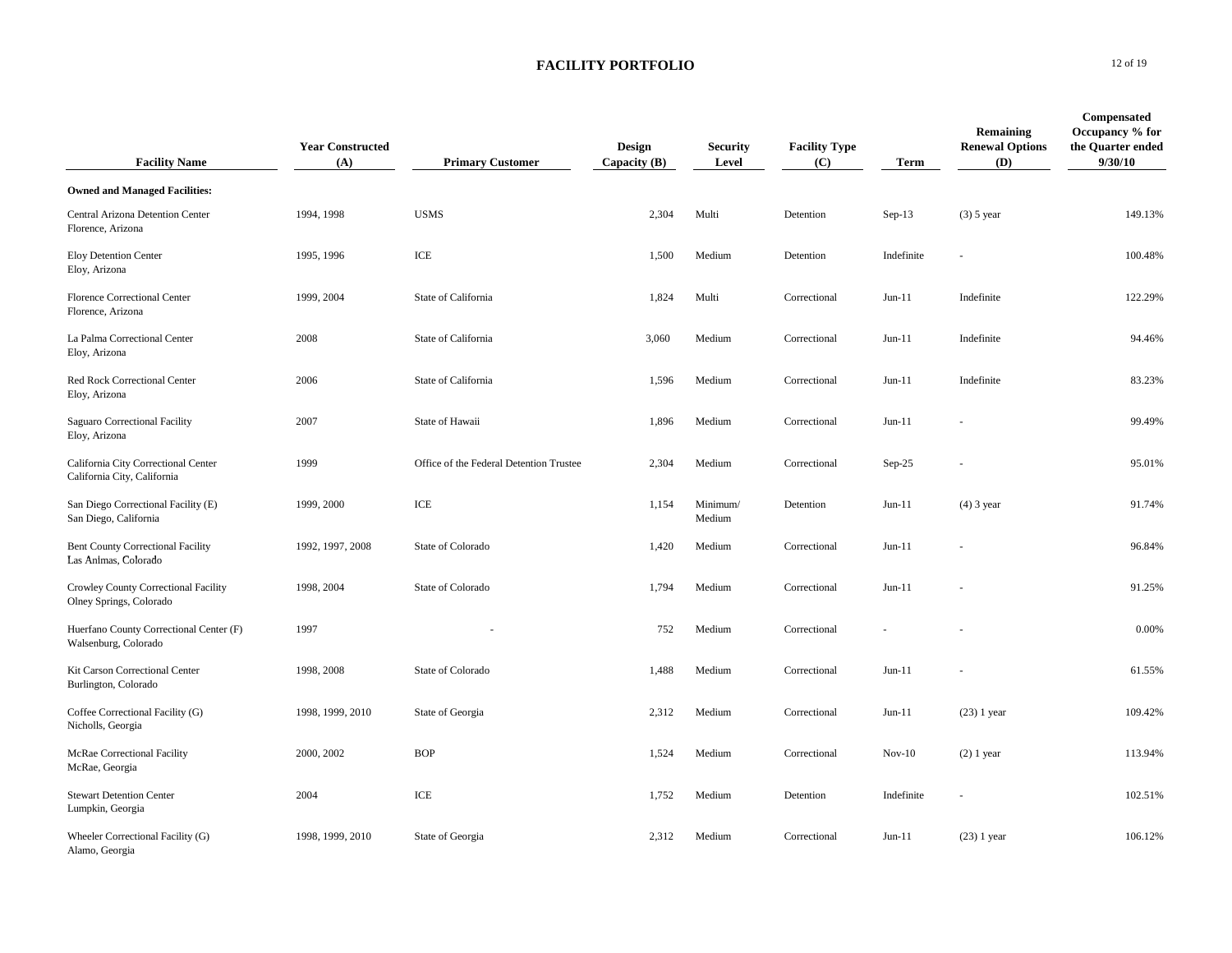| <b>Facility Name</b>                                                   | <b>Year Constructed</b><br>(A) | <b>Primary Customer</b>                 | Design<br>Capacity $(B)$ | <b>Security</b><br>Level | <b>Facility Type</b><br>(C) | Term       | Remaining<br><b>Renewal Options</b><br>(D) | <b>Compensated</b><br>Occupancy % for<br>the Quarter ended<br>9/30/10 |
|------------------------------------------------------------------------|--------------------------------|-----------------------------------------|--------------------------|--------------------------|-----------------------------|------------|--------------------------------------------|-----------------------------------------------------------------------|
| Leavenworth Detention Center<br>Leavenworth, Kansas                    | 1992, 2000, 2004,<br>2008      | <b>USMS</b>                             | 1,033                    | Maximum                  | Detention                   | $Dec-11$   | $(3)$ 5 year                               | 87.76%                                                                |
| Lee Adjustment Center<br>Beattyville, Kentucky                         | 1990                           | State of Vermont                        | 816                      | Minimum/<br>Medium       | Correctional                | $Jun-11$   |                                            | 66.39%                                                                |
| Marion Adjustment Center<br>St. Mary, Kentucky                         | 1955, 1988                     | Commonwealth of Kentucky                | 826                      | Minimum                  | Correctional                | $Jun-11$   | $(1)$ 2 year                               | 98.63%                                                                |
| Otter Creek Correctional Center (H)<br>Wheelwright, Kentucky           | 1993                           | Commonwealth of Kentucky                | 656                      | Minimum/<br>Medium       | Correctional                | $Jun-12$   | $(1)$ 1 year<br>$(1)$ 2 year               | 97.53%                                                                |
| Prairie Correctional Facility (I)<br>Appleton, Minnesota               | 1991                           |                                         | 1,600                    | Medium                   | Correctional                |            |                                            | 0.00%                                                                 |
| <b>Adams County Correctional Center</b><br>Adams County, Mississippi   | 2008                           | <b>BOP</b>                              | 2,232                    | Medium                   | Correctional                | $Jul-13$   | $(3)$ 2 year                               | 114.07%                                                               |
| Tallahatchie County Correctional Facility (J)<br>Tutwiler, Mississippi | 2000, 2007, 2008               | State of California                     | 2,672                    | Medium                   | Correctional                | $Jun-11$   | Indefinite                                 | 97.36%                                                                |
| Crossroads Correctional Center (K)<br>Shelby, Montana                  | 1999                           | State of Montana                        | 664                      | Multi                    | Correctional                | Aug-11     | $(4)$ 2 year                               | 98.61%                                                                |
| Nevada Southern Detention Center<br>Pahrump, Nevada                    | 2010                           | Office of the Federal Detention Trustee | 1,072                    | Medium                   | Detention                   | $Sep-15$   | $(3)$ 5 year                               | 0.00%                                                                 |
| Cibola County Corrections Center<br>Milan, New Mexico                  | 1994, 1999                     | <b>BOP</b>                              | 1,129                    | Medium                   | Correctional                | $Sep-14$   | $(3)$ 2 year                               | 101.84%                                                               |
| New Mexico Women's Correctional Facility<br>Grants, New Mexico         | 1989, 2000                     | <b>State of New Mexico</b>              | 596                      | Multi                    | Correctional                | $Jun-13$   |                                            | 99.76%                                                                |
| <b>Torrance County Detention Facility</b><br>Estancia, New Mexico      | 1990, 1997                     | <b>USMS</b>                             | 910                      | Multi                    | Detention                   | Indefinite |                                            | 103.62%                                                               |
| Northeast Ohio Correctional Center<br>Youngstown, Ohio                 | 1997                           | <b>BOP</b>                              | 2,016                    | Medium                   | Correctional                | $May-11$   | $(2)$ 2 year                               | 99.72%                                                                |
| Queensgate Correctional Facility (L)<br>Cincinnati, Ohio               | 1906                           |                                         | 850                      | Medium                   |                             |            |                                            | 0.00%                                                                 |
| Cimarron Correctional Facility (M)<br>Cushing, Oklahoma                | 1997, 2008                     | State of Oklahoma                       | 1,692                    | Medium                   | Correctional                | $Jun-11$   | $(3)$ 1 year                               | 38.59%                                                                |
| Davis Correctional Facility (M)<br>Holdenville, Oklahoma               | 1996, 2008                     | State of Oklahoma                       | 1,670                    | Medium                   | Correctional                | $Jun-11$   | $(3)$ 1 year                               | 95.32%                                                                |
| Diamondback Correctional Facility (F)<br>Watonga, Oklahoma             | 1998, 2000                     |                                         | 2,160                    | Medium                   | Correctional                |            |                                            | 0.00%                                                                 |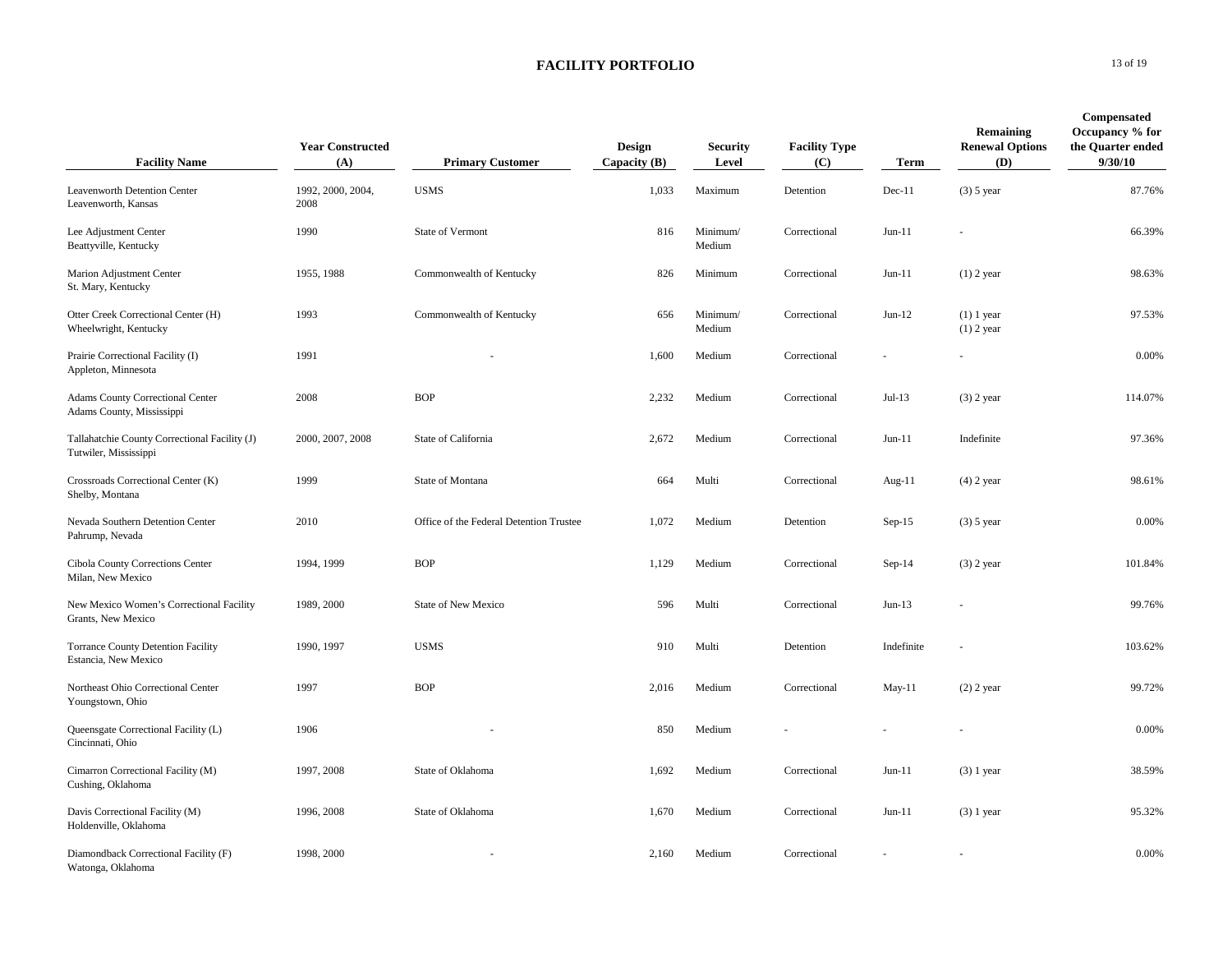| <b>Facility Name</b>                                                                     | <b>Year Constructed</b><br>(A) | <b>Primary Customer</b>   | Design<br>Capacity $(B)$ | <b>Security</b><br>Level | <b>Facility Type</b><br>(C) | <b>Term</b> | Remaining<br><b>Renewal Options</b><br>(D) | Compensated<br>Occupancy % for<br>the Quarter ended<br>9/30/10 |
|------------------------------------------------------------------------------------------|--------------------------------|---------------------------|--------------------------|--------------------------|-----------------------------|-------------|--------------------------------------------|----------------------------------------------------------------|
| North Fork Correctional Facility<br>Sayre, Oklahoma                                      | 1998, 2007                     | State of California       | 2,400                    | Medium                   | Correctional                | $Jun-11$    | Indefinite                                 | 95.90%                                                         |
| West Tennessee Detention Facility<br>Mason, Tennessee                                    | 1990, 1996                     | <b>USMS</b>               | 600                      | Multi                    | Detention                   | $Sep-11$    | $(9)$ 2 year                               | 87.49%                                                         |
| <b>Shelby Training Center</b><br>Memphis, Tennessee                                      | 1986, 1995                     |                           | 200                      | Secure                   |                             |             |                                            | 0.00%                                                          |
| Whiteville Correctional Facility (N)<br>Whiteville, Tennessee                            | 1998                           | <b>State of Tennessee</b> | 1,536                    | Medium                   | Correctional                | $Sep-10$    | $(1)$ 1 year                               | 97.23%                                                         |
| Bridgeport Pre-Parole Transfer Facility<br>Bridgeport, Texas                             | 1989                           | <b>State of Texas</b>     | 200                      | Medium                   | Correctional                | Feb-11      |                                            | 99.76%                                                         |
| <b>Eden Detention Center</b><br>Eden, Texas                                              | 1990                           | <b>BOP</b>                | 1,422                    | Medium                   | Correctional                | Apr- $11$   | $(3)$ 2 year                               | 106.86%                                                        |
| <b>Houston Processing Center</b><br>Houston, Texas                                       | 1984, 2005                     | ICE                       | 1,000                    | Medium                   | Detention                   | $Mar-11$    | $(3)$ 1 year                               | 87.36%                                                         |
| Laredo Processing Center<br>Laredo, Texas                                                | 1985, 1990                     | ICE                       | 258                      | Minimum/<br>Medium       | Detention                   | $Jun-11$    |                                            | 93.60%                                                         |
| Webb County Detention Center<br>Laredo, Texas                                            | 1998                           | <b>USMS</b>               | 480                      | Medium                   | Detention                   | $Nov-12$    | $(1)$ 5 year                               | 97.96%                                                         |
| Mineral Wells Pre-Parole Transfer Facility<br>Mineral Wells, Texas                       | 1995                           | <b>State of Texas</b>     | 2,103                    | Minimum                  | Correctional                | Feb-11      |                                            | 99.36%                                                         |
| T. Don Hutto Residential Center<br>Taylor, Texas                                         | 1997                           | $\ensuremath{\text{ICE}}$ | 512                      | Non-secure               | Detention                   | $Jan-15$    | Indefinite                                 | 97.90%                                                         |
| D.C. Correctional Treatment Facility (O)<br>Washington D.C.                              | 1992                           | District of Columbia      | 1,500                    | Medium                   | Detention                   | $Mar-17$    |                                            | 69.67%                                                         |
| Total design capacity for Owned and Managed Facilities (45 Owned and Managed Facilities) |                                |                           | 63,797                   |                          |                             |             |                                            |                                                                |
| <b>Managed Only Facilities:</b>                                                          |                                |                           |                          |                          |                             |             |                                            |                                                                |
| <b>Bay Correctional Facility</b><br>Panama City, Florida                                 | N/A                            | State of Florida          | 985                      | Medium                   | Correctional                | $Jul-13$    | $(2)$ 2 year                               | 99.46%                                                         |
| Citrus County Detention Facility<br>Lecanto, Florida                                     | N/A                            | Citrus County, FL         | 760                      | Multi                    | Detention                   | $Sep-15$    | Indefinite                                 | 78.18%                                                         |
| <b>Graceville Correctional Facility</b><br>Graceville, Florida                           | N/A                            | State of Florida          | 1,884                    | Minimum/<br>Medium       | Correctional                | $Sep-13$    | $(2)$ 2 year                               | 99.39%                                                         |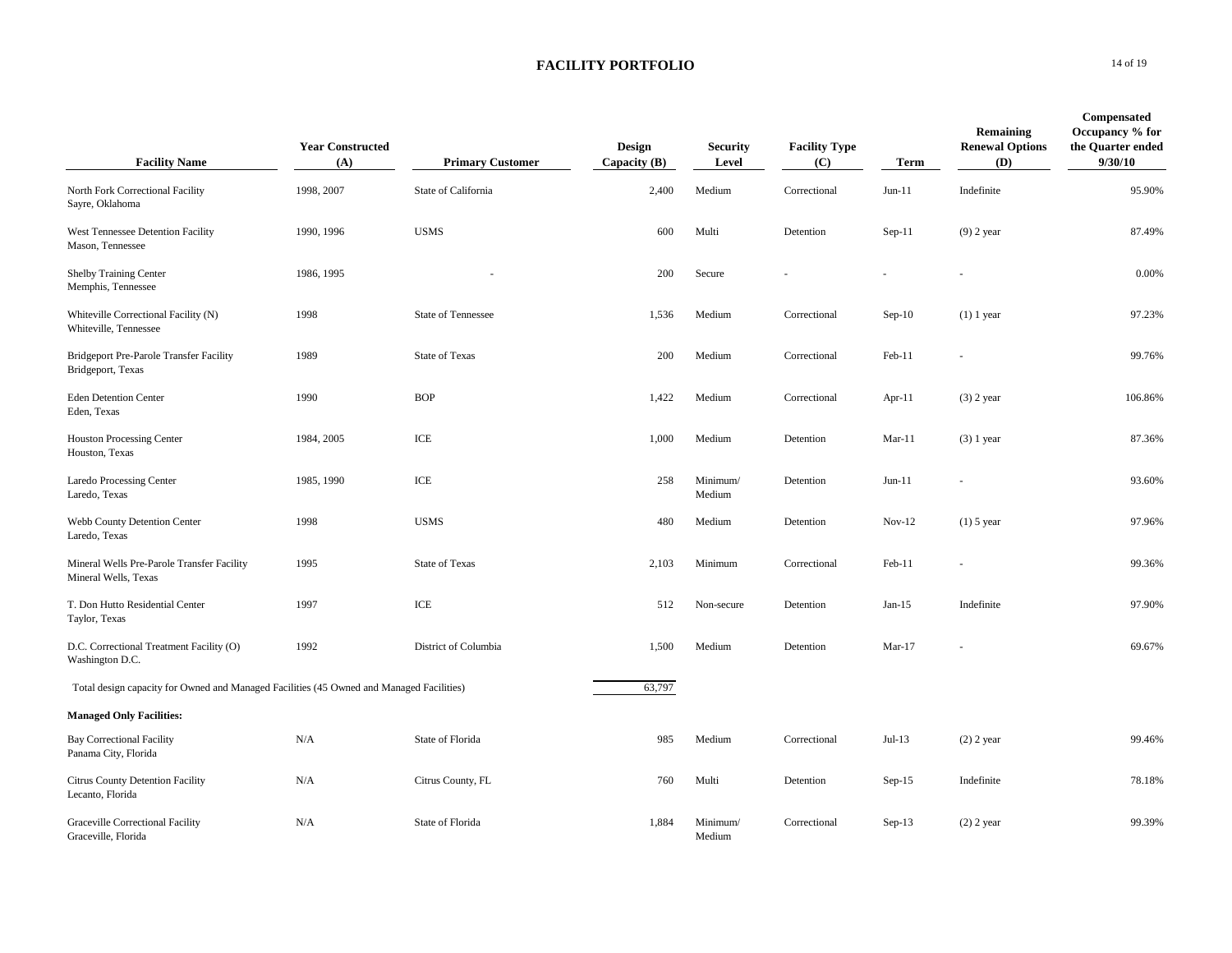| <b>Facility Name</b>                                             | <b>Year Constructed</b><br>(A) | <b>Primary Customer</b>   | Design<br>Capacity $(B)$ | <b>Security</b><br>Level | <b>Facility Type</b><br>(C) | <b>Term</b> | Remaining<br><b>Renewal Options</b><br>(D) | Compensated<br>Occupancy % for<br>the Quarter ended<br>9/30/10 |
|------------------------------------------------------------------|--------------------------------|---------------------------|--------------------------|--------------------------|-----------------------------|-------------|--------------------------------------------|----------------------------------------------------------------|
| Lake City Correctional Facility<br>Lake City, Florida            | N/A                            | State of Florida          | 893                      | Secure                   | Correctional                | $Jun-12$    | Indefinite                                 | 99.39%                                                         |
| Moore Haven Correctional Facility<br>Moore Haven, Florida        | N/A                            | State of Florida          | 985                      | Minimum/<br>Medium       | Correctional                | $Jul-13$    | $(2)$ 2 year                               | 99.23%                                                         |
| North Georgia Detention Center<br>Hall County, Georgia           | N/A                            | ICE                       | 502                      | Medium                   | Detention                   | $May-14$    | Indefinite                                 | 60.63%                                                         |
| Idaho Correctional Center<br>Boise, Idaho                        | N/A                            | State of Idaho            | 2,016                    | Minimum/<br>Medium       | Correctional                | $Jun-14$    | $(2)$ 2 year                               | 101.49%                                                        |
| Marion County Jail<br>Indianapolis, Indiana                      | N/A                            | Marion County, IN         | 1,030                    | Multi                    | Detention                   | $Dec-17$    | $(1)$ 10 year                              | 101.43%                                                        |
| Winn Correctional Center<br>Winnfield, Louisiana                 | N/A                            | State of Louisiana        | 1,538                    | Medium/<br>Maximum       | Correctional                | $Jun-20$    |                                            | 95.03%                                                         |
| Delta Correctional Facility<br>Greenwood, Mississippi            | N/A                            | State of Mississippi      | 1,172                    | Minimum/<br>Medium       | Correctional                | $Jul-11$    |                                            | 86.02%                                                         |
| Wilkinson County Correctional Facility<br>Woodville, Mississippi | N/A                            | State of Mississippi      | 1,000                    | Medium                   | Correctional                | $Jun-11$    | $(4)$ 1 year                               | 95.02%                                                         |
| Elizabeth Detention Center<br>Elizabeth, New Jersey              | N/A                            | ICE                       | 300                      | Minimum                  | Detention                   | $Sep-11$    | $(4)$ 3 year                               | 100.00%                                                        |
| Silverdale Facilities<br>Chattanooga, Tennessee                  | N/A                            | Hamilton County, TN       | 1,046                    | Multi                    | Detention                   | $Dec-10$    |                                            | 87.72%                                                         |
| South Central Correctional Center<br>Clifton, Tennessee          | N/A                            | <b>State of Tennessee</b> | 1,676                    | Medium                   | Correctional                | $Jun-12$    |                                            | 97.36%                                                         |
| Metro-Davidson County Detention Facility<br>Nashville, Tennessee | N/A                            | Davidson County, TN       | 1,092                    | Multi                    | Detention                   | $Jul-14$    |                                            | 94.03%                                                         |
| Hardeman County Correctional Facility<br>Whiteville, Tennessee   | N/A                            | <b>State of Tennessee</b> | 2,016                    | Medium                   | Correctional                | $May-12$    | $(2)$ 3 year                               | 97.56%                                                         |
| <b>Bartlett State Jail</b><br>Bartlett, Texas                    | N/A                            | <b>State of Texas</b>     | 1,049                    | Minimum/<br>Medium       | Correctional                | $Jan-11$    |                                            | 99.70%                                                         |
| Bradshaw State Jail<br>Henderson, Texas                          | N/A                            | <b>State of Texas</b>     | 1,980                    | Minimum/<br>Medium       | Correctional                | $Jan-11$    |                                            | 99.33%                                                         |
| Dawson State Jail<br>Dallas, Texas                               | N/A                            | <b>State of Texas</b>     | 2,216                    | Minimum/<br>Medium       | Correctional                | $Jan-11$    |                                            | 99.16%                                                         |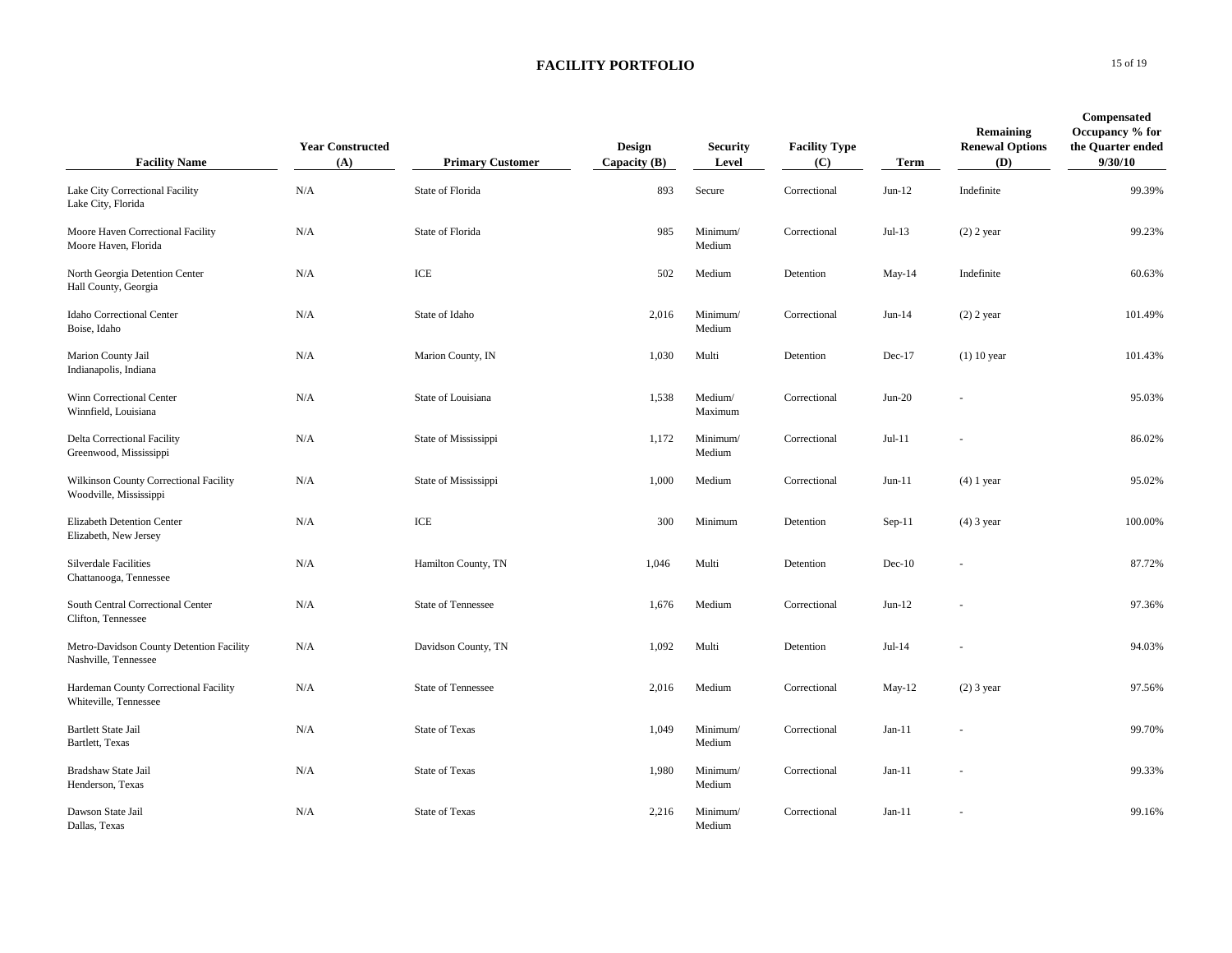| <b>Facility Name</b>                                                           | <b>Year Constructed</b><br>(A) | <b>Primary Customer</b>             | Design<br>Capacity $(B)$        | <b>Security</b><br>Level      | <b>Facility Type</b><br>(C) | Term     | Remaining<br><b>Renewal Options</b><br>(D) | Compensated<br>Occupancy % for<br>the Quarter ended<br>9/30/10 |
|--------------------------------------------------------------------------------|--------------------------------|-------------------------------------|---------------------------------|-------------------------------|-----------------------------|----------|--------------------------------------------|----------------------------------------------------------------|
| Lindsey State Jail<br>Jacksboro, Texas                                         | N/A                            | <b>State of Texas</b>               | 1,031                           | Minimum/<br>Medium            | Correctional                | $Jan-11$ |                                            | 99.70%                                                         |
| Willacy State Jail<br>Raymondville, Texas                                      | N/A                            | <b>State of Texas</b>               | 1,069                           | Minimum/<br>Medium            | Correctional                | $Jan-11$ | $\overline{\phantom{a}}$                   | 99.89%                                                         |
| Total design capacity for Managed Only Facilities (21 Managed Only Facilities) |                                |                                     | 26,240                          |                               |                             |          |                                            |                                                                |
| Total design capacity for All Facilities as of September 30, 2010              |                                |                                     | 90,037                          |                               |                             |          |                                            |                                                                |
| <b>Expansion and Development Projects and Facility Activations:</b>            |                                |                                     |                                 |                               |                             |          |                                            |                                                                |
| <b>Facility Name</b>                                                           | <b>Estimated</b><br>Completion | <b>Potential Customer(s)</b>        | <b>Design</b><br>Capacity $(B)$ | Project<br><b>Description</b> |                             |          |                                            |                                                                |
| Jenkins Correctional Center (G)<br>Millen, Georgia                             | First quarter 2012             | State of Georgia                    | 1,124                           | New owned facility            |                             |          |                                            |                                                                |
| <b>Projected Design Capacity For All Facilities</b>                            |                                |                                     | 91,161                          |                               |                             |          |                                            |                                                                |
| <b>Leased Facilities:</b>                                                      |                                |                                     |                                 |                               |                             |          |                                            |                                                                |
| Leo Chesney Correctional Center<br>Live Oak, California                        | 1989                           | <b>Cornell Corrections</b>          | 240                             | Minimum                       | Owned/Leased                | $Sep-15$ | $\sim$                                     | N/A                                                            |
| Community Education Partners (P)<br>Houston, Texas                             | N/A                            | <b>Community Education Partners</b> | ٠                               | Non-secure                    | Owned/Leased                | $Jun-14$ | $\overline{\phantom{a}}$                   | N/A                                                            |

(A) The year constructed represents the initial completion of the facility's construction, as well as significant additions to the facility that occurred at a later date.

(B) Design capacity measures the number of beds, and accordingly, the number of inmates each facility is designed to accommodate. Facilities housing detainees on a short term basis may exceed the original intended design capacity for sentenced inmates due to the lower level of services required by detainees in custody for a brief period. From time to time, we may evaluate the design capacity of our facilities based on the customers using the facilities, and the ability to reconfigure space with minimal capital outlays. We believe design capacity is an appropriate measure for evaluating prison operations, because the revenue generated by each facility is based on a per diem or monthly rate per inmate housed at the facility paid by the corresponding contracting governmental entity.

(C) We manage numerous facilities that have more than a single function (i.e., housing both long-term sentenced adult prisoners and pre-trial detainees). The primary functional categories into which facility types are identified was determined by the relative size of prisoner populations in a particular facility on September 30, 2010. If, for example, a 1,000-bed facility housed 900 adult prisoners with sentences in excess of one year and 100 pre-trial detainees, the primary functional category to which it would be assigned would be that of correction facilities and not detention facilities. It should be understood that the primary functional category to which multi-user facilities are assigned may change from time to time.

(D) Remaining renewal options represents the number of renewal options, if applicable, and the remaining term of each option renewal.

(E) The facility is subject to a ground lease with the County of San Diego whereby the initial lease term is 18 years from the commencement of the contract, as defined. Upon expiration of the lease in December 2015, owners facility automatically reverts to the County of San Diego.

(F) During the first quarter of 2010, we were notified by the state of Arizona of their decision not to renew the management contracts at the Huerfano County Correctional Center upon its expiration on March 8, 2010 and the Diamondback Correctional Facility upon its expiration on May 1, 2010.

(G) The facility is subject to a purchase option held by the Georgia Department of Corrections, or GDOC, which grants the GDOC the right to purchase the facility for the lesser of the facility's depreciated book value, as defined, or fair market value at any time during the term of the contract between us and the GDOC.

(H) The facility is subject to a deed of conveyance with the city of Wheelwright, KY which includes provisions that would allow assumption of ownership by the city of Wheelwright under the following occurrences: (1) we cea operate the facility for more than two years, (2) our failure to maintain at least one employee for a period of sixty consecutive days, or (3) a conversion to a maximum security facility based upon classification by the Ke Cabinet.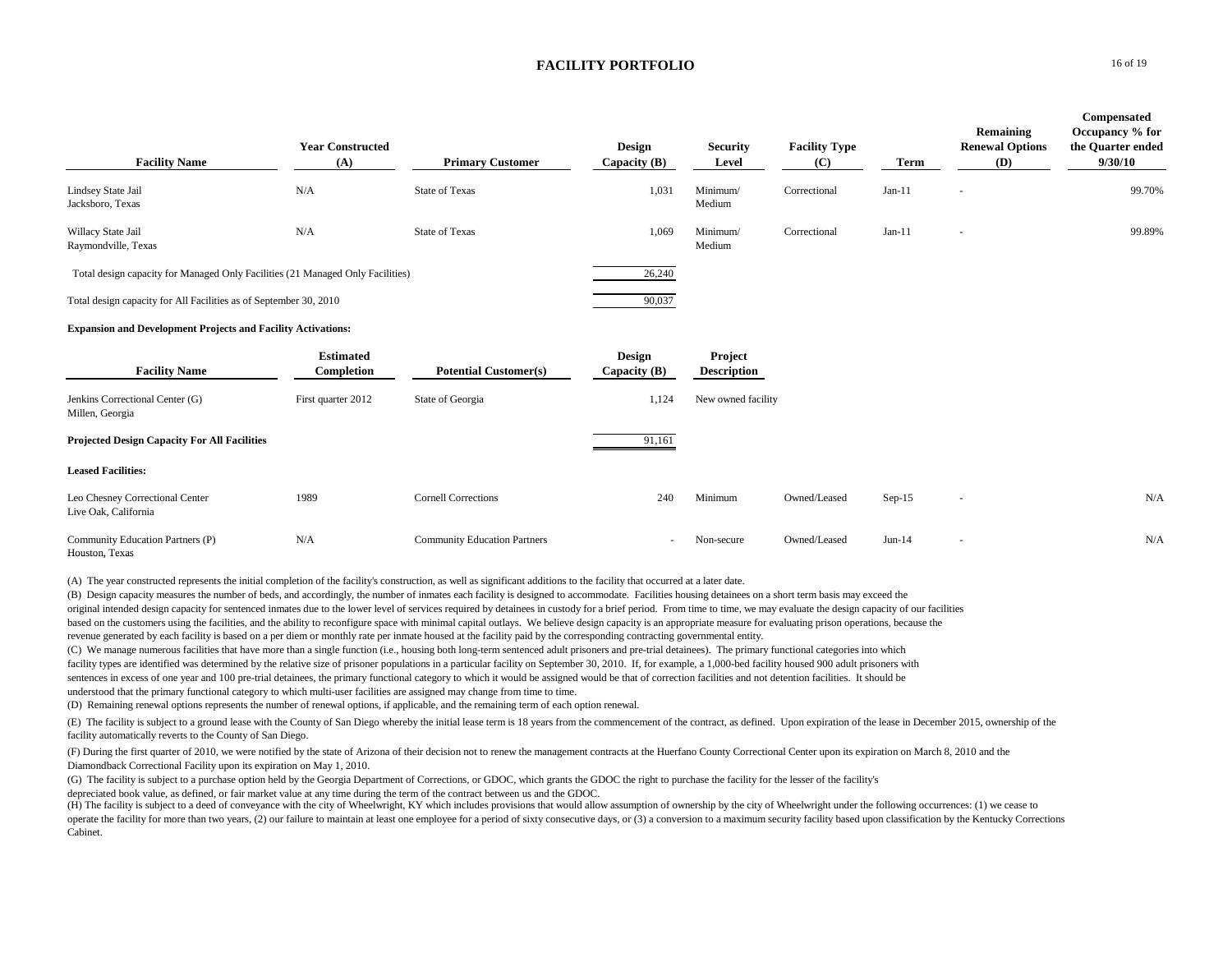|                      |                         |                         |                |                 |                      |      |                        | Compensated       |
|----------------------|-------------------------|-------------------------|----------------|-----------------|----------------------|------|------------------------|-------------------|
|                      |                         |                         |                |                 |                      |      | Remaining              | Occupancy % for   |
|                      | <b>Year Constructed</b> |                         | Design         | <b>Security</b> | <b>Facility Type</b> |      | <b>Renewal Options</b> | the Quarter ended |
| <b>Facility Name</b> | 'А.                     | <b>Primary Customer</b> | Capacity $(B)$ | <b>Level</b>    |                      | Term | (D)                    | 9/30/10           |

(I) During December 2009, we announced our decision to cease operations at our Prairie Correctional Facility on or about February 1, 2010 due to low inmate populations at the facility. During 2009, the Prairie facility hou from the states of Minnesota and Washington. However, due to excess capacity in the states' systems, both states removed the populations held at Prairie.

(J) The facility is subject to a purchase option held by the Tallahatchie County Correctional Authority which grants Tallahatchie County Correctional Authority the right to purchase the facility at

any time during the contract at a price generally equal to the cost of the premises less an allowance for amortization originally over a 20 year period. The amortization period was extended through 2050 in connection with an expansion completed during the fourth quarter of 2007.

(K) The State of Montana has an option to purchase the facility generally at any time during the term of the contract with us at fair market value less the sum of a pre-determined

portion of per-diem payments made to us by the state of Montana.

(L) During December 2008, we were notified by Hamilton County, Ohio of its intent to terminate the lease for the 850-bed Queensgate Correctional Facility. We believe the County elected to terminate the lease effective Janu 2009, due to funding issues experienced by the County.

(M) The facility is subject to a purchase option held by the Oklahoma Department of Corrections, or ODC, which grants the ODC the right to purchase the facility at its fair market value at any time.

(N) The state of Tennessee has the option to purchase the facility in the event of our bankruptcy, or upon an operational breach, as defined, at a price equal to the book value, as defined.

(O) The District of Columbia has the right to purchase the facility at any time during the term of the contract at a price generally equal to the present value of the remaining lease payments for

the premises. Upon expiration of the lease in 2017, ownership of the facility automatically reverts to the District of Columbia.

(P) The alternative educational facility is currently configured to accommodate 900 at-risk juveniles and may be expanded to accommodate a total of 1,400 at-risk juveniles.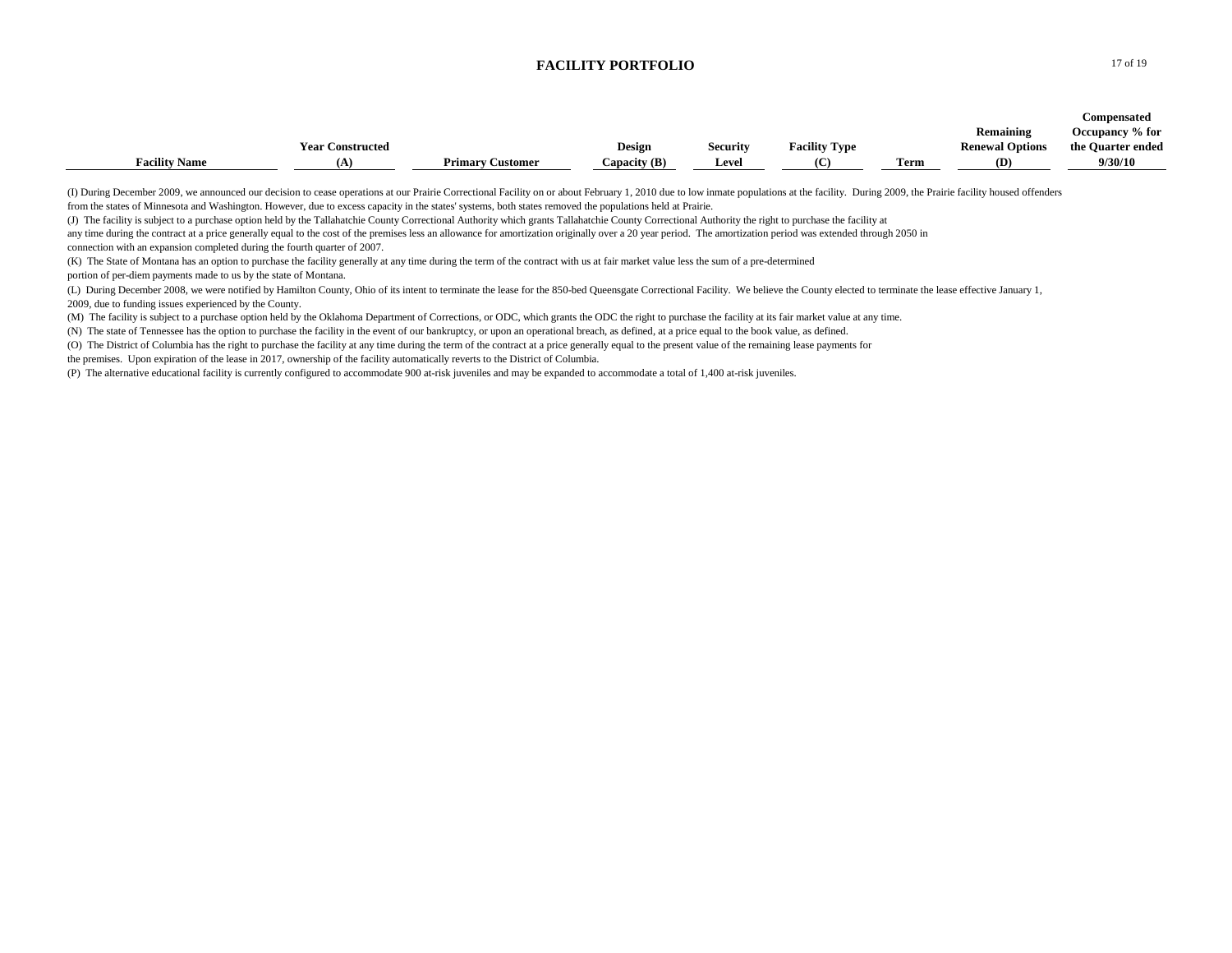### **DIVERSIFICATION OF REVENUE**

(Unaudited and amounts in thousands)

| <b>Customer</b>                                   | <b>Management Revenue For</b><br>the Nine Months Ended<br><b>September 30, 2010</b> | <b>Percent of Management</b><br><b>Revenue For the Nine Months</b><br><b>Ended September 30, 2010</b> |  |  |
|---------------------------------------------------|-------------------------------------------------------------------------------------|-------------------------------------------------------------------------------------------------------|--|--|
|                                                   |                                                                                     |                                                                                                       |  |  |
| <b>Bureau of Prisons</b>                          | \$<br>198,598                                                                       | 16.05%                                                                                                |  |  |
| <b>United States Marshals</b>                     | 191,443                                                                             | 15.47%                                                                                                |  |  |
| California                                        | 154,172                                                                             | 12.46%                                                                                                |  |  |
| United States Immigration and Customs Enforcement | 145,914                                                                             | 11.79%                                                                                                |  |  |
| Texas                                             | 69,685                                                                              | 5.63%                                                                                                 |  |  |
| Tennessee                                         | 60,349                                                                              | 4.88%                                                                                                 |  |  |
| Colorado                                          | 57,525                                                                              | 4.65%                                                                                                 |  |  |
| Georgia                                           | 50,041                                                                              | 4.04%                                                                                                 |  |  |
| Hawaii                                            | 32,776                                                                              | 2.65%                                                                                                 |  |  |
| Florida                                           | 31,377                                                                              | 2.54%                                                                                                 |  |  |
|                                                   | 991,880                                                                             | 80.15%                                                                                                |  |  |
| <b>Total Management Revenue</b>                   | 1,237,460                                                                           | 100.00%                                                                                               |  |  |